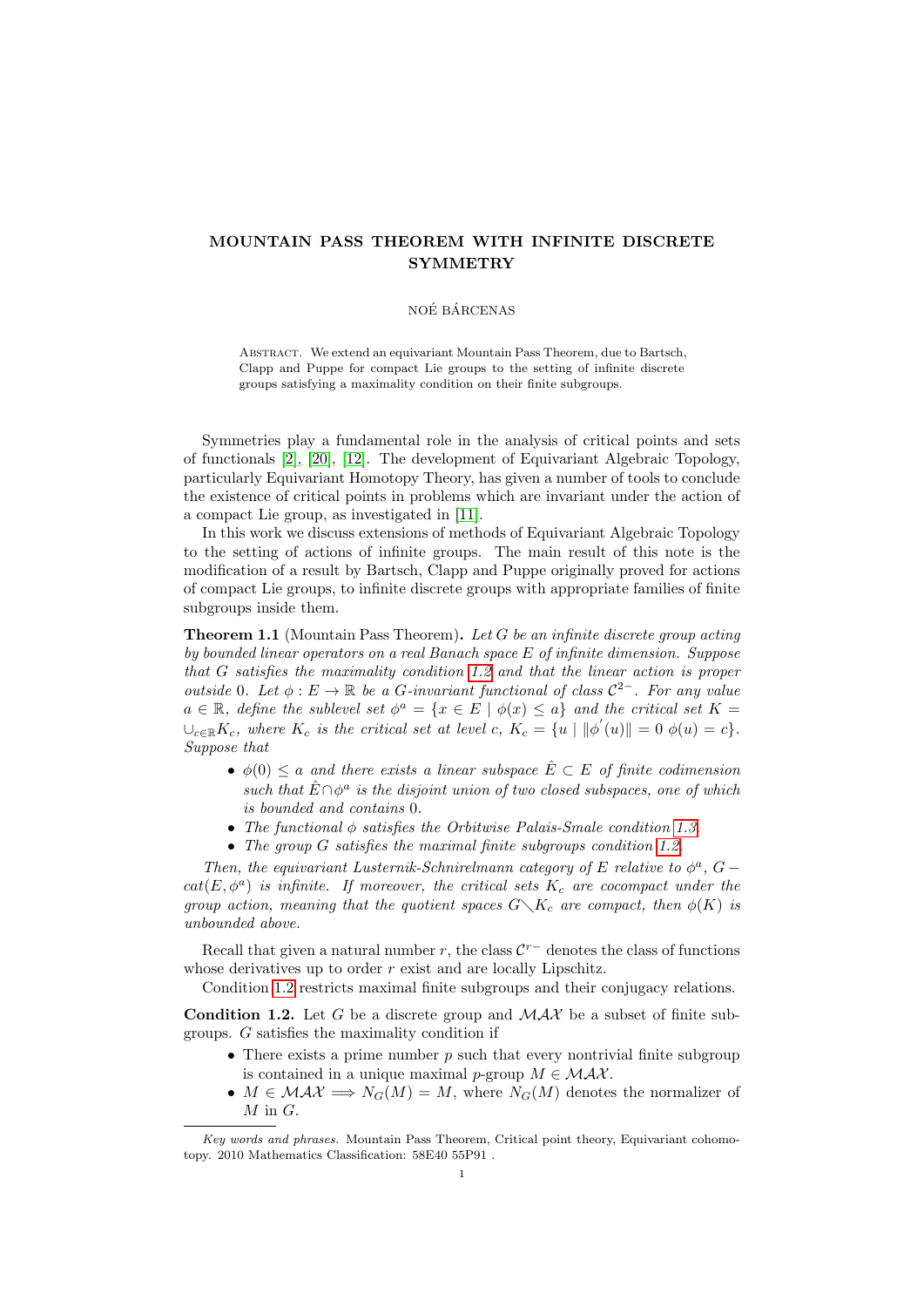#### $\begin{array}{c}\n 2 \\
 \hline\n \end{array}$  NOÉ BÁRCENAS

Notice that in particular, the finite subgroups of  $G$  are all finite  $p$ - groups.

These conditions are satisfied in several cases. Among them:

- (i) Extensions  $1 \to \mathbb{Z}^n \to G \to K \to 1$  by a finite p-group given by a representation  $K \to Gl_n(\mathbb{Z})$  acting freely outside from the origin [\[30\]](#page-14-4), Lemma 6.3.
- (ii) Fuchsian groups, more generally NEC (non-euclidean crystallographic groups) for which the isotropy consists only of p-groups. [\[30\]](#page-14-4).
- (iii) One relator groups  $G = \langle q_i | r \rangle$  for which the family of finite subgroups consists of p-groups. See [\[31\]](#page-14-5), Propositions 5.17, 5.18, 5.19. in pages 107 and 108.

The Orbitwise Palais-Smale condition was formulated by Ayala-Lasheras-Quintero in [\[6\]](#page-14-6) for complete riemannian manifolds with a proper action of a Lie Group. For our purposes, the following notion is more adequate.

<span id="page-1-0"></span>**Condition 1.3.** Let G be a discrete group. Let M be a  $\mathcal{C}^{2-}$  Hilbert manifold with a G-action by  $C^{1-}$  diffeomorphisms which is proper. Assume that M has a G-invariant  $C^{1-}$  Riemannian Metric. The G-invariant functional  $\Phi$  of class  $C^{2-}$ satisfies the orbitwise Palais-Smale condition if given a sequence  $\{x_n\} \subset M$  such that  $| f(x_n) |$  is bounded and  $\nabla \Phi(x_n)$  converges to 0, then the sequence of orbits  $Gx_n$  contains a convergent subsequence in the orbit space  $M/G$ .

This paper is organized as follows: in the second section , the usual facts concerning the relation between critical points, Lusternik-Schnirelmann category and equivariant deformation theorems are stated, being modified slightly from [\[6\]](#page-14-6) and [\[15\]](#page-14-7).

In the third section, we introduce the notion of Universal Proper Length related to a family of subgroups.

In the third section, we use some algebraic properties of the classifying space for proper actions of groups with an appropriate family of maximal finite subgroups in order to conclude the unboundedness of critical values.

This is done in the fourth section adapting a construction of elements in the Burnside Ring of a finite group, originally due to Bartsch, Clapp and Puppe [\[12\]](#page-14-2) to the infinite group setting, using the Atiyah-Hirzebruch spectral sequence, as well as a version of the Segal Conjecture for families of finite groups inside discrete groups [\[23\]](#page-14-8), [\[7\]](#page-14-9).

This work was financially supported by the Hausdorff Center for Mathematics at the University of Bonn, Wolfgang Lück's Leibnizpreis and a CONACYT postdoctoral fellowship. The author thanks the comments of an anonymous referee.

2. Proper Lusternik-Schnirelmann Category and Critical Points

The notion of a proper G-space provides an adequate setting for the study of non-compact transformation groups.

Definition 2.1. Let G be a second countable, Hausdorff locally compact group. Let  $X$  be a second countable, locally Hausdorff space. Recall that a  $G$ -action is proper if the map

$$
G \times X \underset{(g,x) \mapsto (x,gx)}{\underset{\rho_X}{\longrightarrow}} X \times X
$$

is proper.

Ayala-Lasheras-Quintero [\[6\]](#page-14-6) introduced the notion of equivariant Lusternik-Schnirelman category for proper actions of Lie Groups, extending previous work by Marzantowicz [\[32\]](#page-15-0) for compact Lie groups.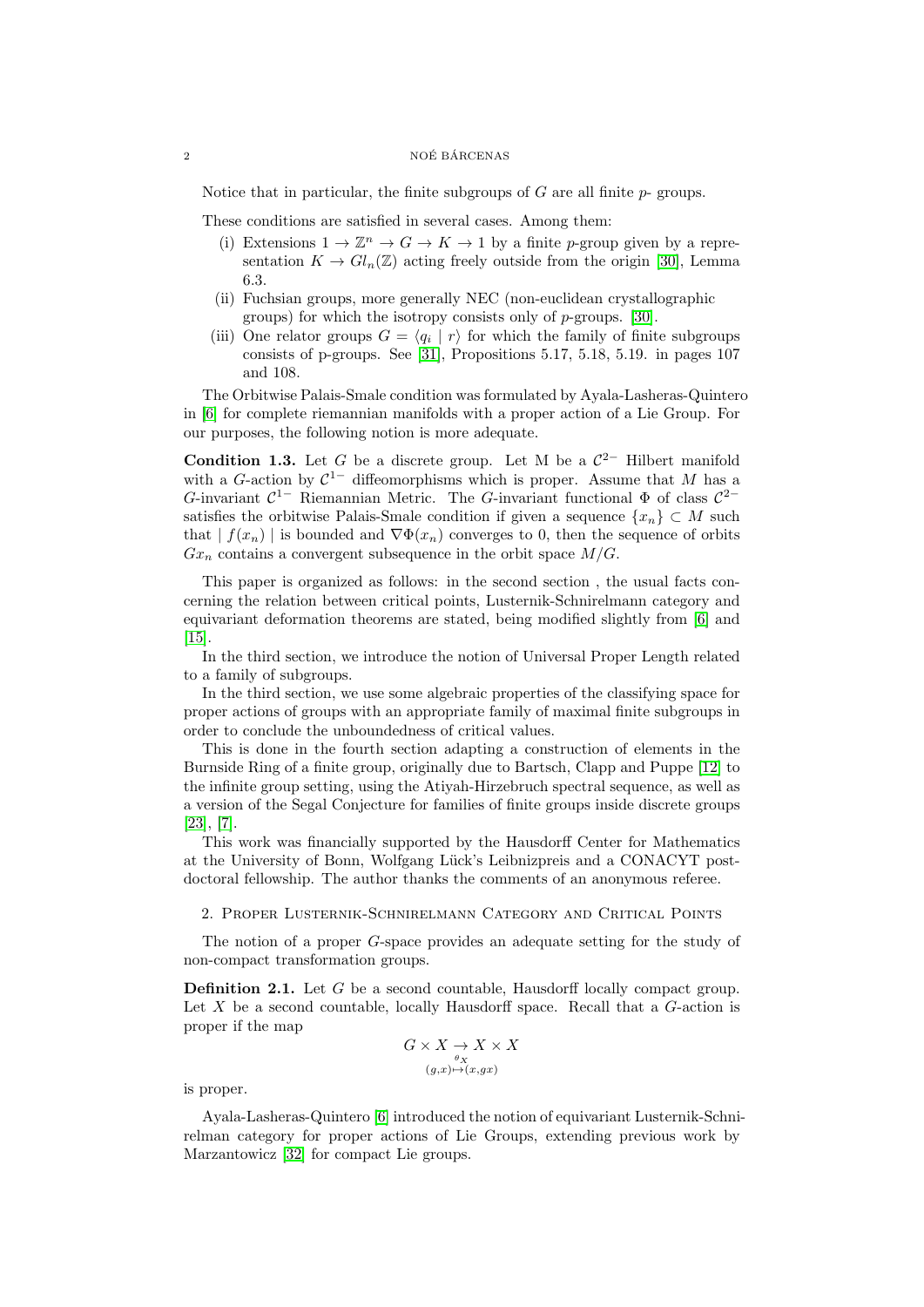**Definition 2.2.** Let  $X' \subset X$  be paracompact proper G-spaces. The relative Gcategory of  $(X, X^{'})$ , denoted by  $G\text{-}cat(X, X^{'})$  is the smallest number k such that X can be covered by  $k+1$  open G-subsets  $X_0, X_1, \ldots, X_k$  with the following properties:

- $X' \subset X_0$  and there is a homotopy  $H : (X_0, X') \times I \to (X_0, X')$  starting with the inclusion and  $H(x, 1) \in X'$ .
- For every  $i \in \{1, ..., k\}$  there exist G-maps  $\alpha_i : X_i \to A_i$  and  $\beta_i : A_i \to Y$ with  $A_i$  a G-orbit  $G/H_i$  such that the restriction of f to  $X_i$  is the is G-homotopic to the composition  $\beta_i \circ \alpha_i$

If no such a number exists, then we write  $G\text{-}cat(X, X') = \infty$ .

The Lusternik-Schnirelman Method can be extended to functionals which are invariant under proper actions.

<span id="page-2-0"></span>Lemma 2.3 (Equivariant Deformation). Let G be a discrete group acting properly on a Hilbert manifold of class  $C^{2-}$ . Let  $\Phi: X \to \mathbb{R}$  be a G-invariant  $C^{2-}$ -functional,  $c \in K_c = \{x \in X \mid \Phi'(x) = 0 \Phi(x) = c\}$ . For every  $c > a$ , every  $0 < \delta < c - a$  and every G-neighborhood U of  $K_c$ , there is an  $\epsilon > 0$  and a homotopy  $\eta : \Phi^{c+\epsilon} \times I \to$  $\Phi^{c-\epsilon}$  which is the identity on  $\Phi^{c-\delta} \times I$ .

*Proof.* The Gradient field  $-\nabla\Phi$  is locally Lipschitz by assumption. The usual deformation method [\[35\]](#page-15-1) works G-equivariantly. See [\[6\]](#page-14-6), lemma 5.4 in page 1130.  $\Box$ 

**Proposition 2.4.** Let M be a paracompact Hilbert,  $C^{2-}$ - manifold. Assume that the discrete group G acts properly by  $C^{1-}$  maps on M. Let  $\phi : M \to \mathbb{R}$  be a G-invariant  $C<sup>2</sup>$ -function satisfying the deformation property with respect to neighbourhoods of critical sets, as in lemma [2.3.](#page-2-0) Suppose that  $\Phi$  satisfies the Orbitwise Palais-Smale condition [1.3.](#page-1-0)

- If the function is bounded below, then the number of critical points of  $\phi$ with values  $> a$  in M is at least  $G$ -cat $(M, \phi^a)$ .
- If  $G$ -cat $(M, \phi^a)$  is greater than the number of critical values of  $\phi$  above a, then there is at least one  $c > a$  such that the critical set  $K_c$  has positive covering dimension. In particular  $\phi$  has infinitely many critical orbits with values above a.
- If  $G\text{-}cat(M, K) = \infty$ , then  $\phi$  has an unbounded sequence of critical values.

Proof. The proofs given in [\[15\]](#page-14-7), Theorem 2.3 and Corollary 2.4, pages 606 and 607, and [\[16\]](#page-14-10), Theorem 1.1 extend to the proper setting. The point is that the equivariant Lusternik-Schnirelmann Category for proper spaces satisfies subadditivity, deformation monotonicity, and continuity (Proposition 2.3 in [\[6\]](#page-14-6) in the absolute case, and the obvious modification extends to the relative category).  $\Box$ 

#### 3. Universal Cohomology Length

We discuss now cohomology length in the context of equivariant cohomology theories. We use for this the notion of a classifying space for a family of subgroups.

**Definition 3.1.** Recall that a  $G$ -CW complex structure on the pair  $(X, A)$  consists of a filtration of the G-space  $X = \bigcup_{-1 \le n} X_n$ ,  $X_{-1} = \emptyset$ ,  $X_0 = A$  and for which every space  $X_n$  is inductively obtained from the previous one by attaching cells in pushout diagrams of the form

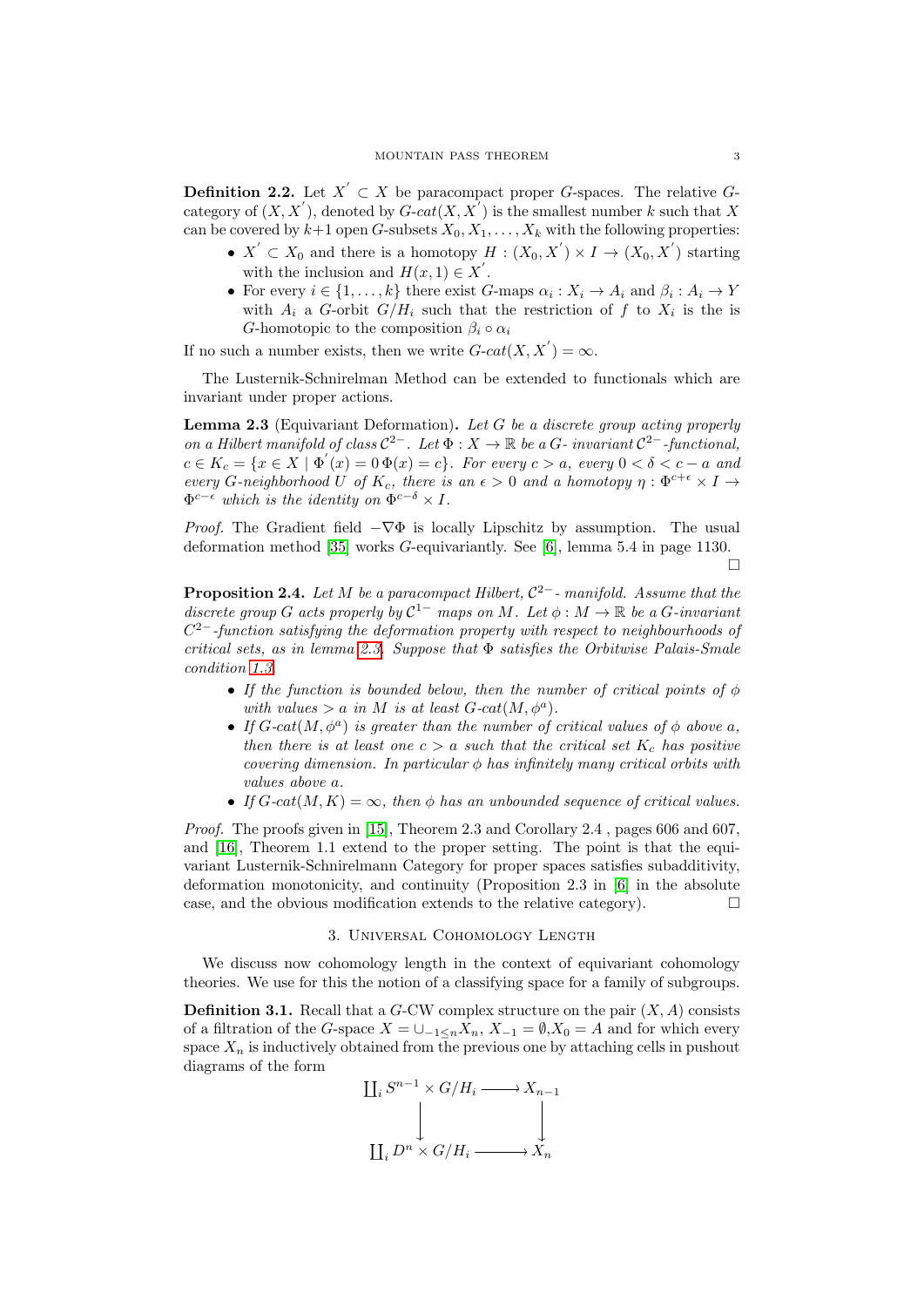#### $4$  NOÉ BÁRCENAS

We say that a proper G-CW complex is finite if it consists of a finite number of cells  $G/H \times D^n$ .

**Definition 3.2.** Let G be a discrete group. A metrizable proper G-Space X is an Absolute Neighbourhood retract if every  $G$ - map  $Z \to X$  from a closed subspace Z of a metrizable G-space Y into X has an equivariant extension  $U \to X$  to a G-invariant neighbourhood  $U$  of  $Z$  in  $Y$ .

It is proved in [\[4\]](#page-14-11) , Theorem 1.1 that proper G-ANR are G-homotopy equivalent to G-CW complexes when G is a locally compact Hausdorff group.

We recall the notion of the classifying space for a family of subgroups.

**Definition 3.3.** Let  $\mathcal F$  be a collection of subgroups in a discrete group Gwhich is closed under conjugation and intersection. A model for the classifying space for the family  $\mathcal F$  is a G-CW complex X satisfying

- All isotropy groups of X lie in  $\mathcal F$ .
- For any G-CW complex Y with isotropy in  $\mathcal{F}$ , there exists up to Ghomotopy a unique G-equivariant map  $f: Y \to X$ .

A model for the classifying space of the family  $\mathcal F$  will be usually denoted by  $E_{\mathcal{F}}(G)$ .

Particularly relevant is the classifying space for proper actions, the classifying space for the family  $\mathcal{FIN}$  of finite subgroups, denoted by  $EG$ .

The classifying space for proper actions always exists, is unique up to  $G$ -homotopy and admits several models. The following list includes some examples. We remit to [\[27\]](#page-14-12) for further discussion.

- If  $G$  is a compact group, then the singleton space is a model for  $EG$ .
- Let G be a group acting properly and co-compactly on a  $CAT(0)$  space X. in the sense of [\[14\]](#page-14-13). Then X is a model for  $\underline{E}G$ .
- Let  $G$  be a Coxeter group. The Davis Complex is a model for  $EG$ .
- Let  $G$  be a mapping class group of an orientable surface. The Teichmüller Space is a model for EG.

The spaces apearing in applications in analysis are not always G-CW complexes. They satisfy more often numerability conditions.

**Definition 3.4.** Let  $\mathcal F$  be family of closed subgroups closed under conjugation and intersection inside the locally compact second countable Hausdorff group G. A G-space X is said to be an  $\mathcal F$ -numerable space if there exists an open covering  $\{U_i, i \in I\}$  by G-subspaces such that there is for each  $i \in I$  a G-map  $U_i \to G/G_i$ for some  $G_i \in \mathcal{F}$  and there is a locally finite partition of unity  $\{e_{i|i\in I}\}\$  subordinate to  $\{U_i\}$  by G-invariant functions. Notice that we do not require that the isotropy groups of X lie in  $\mathcal{F}$ .

The Slice Theorem 2.3.3, in page 313 of [\[34\]](#page-15-2) implies that completely regular spaces carrying proper actions of Lie groups are precisely numerable spaces with respect to the family of compact subgroups for which, in addition, the isotropy groups of points are all compact subgroups.

Specializing to Lie groups acting properly on  $G$ -CW complexes, the conditions boil down to the fact that all stabilizers are compact, see [\[24\]](#page-14-14), Theorem 1.23. In particular for a cellular action of a discrete group G on a G-CW complex, a proper action reduces to the finiteness of all stabilizer groups. Notice that any (continuous) action of a compact Lie group or a finite group on a locally compact, Hausdorff space is proper.

The following version of the classifying space for a family extends the notion to F-numerable spaces.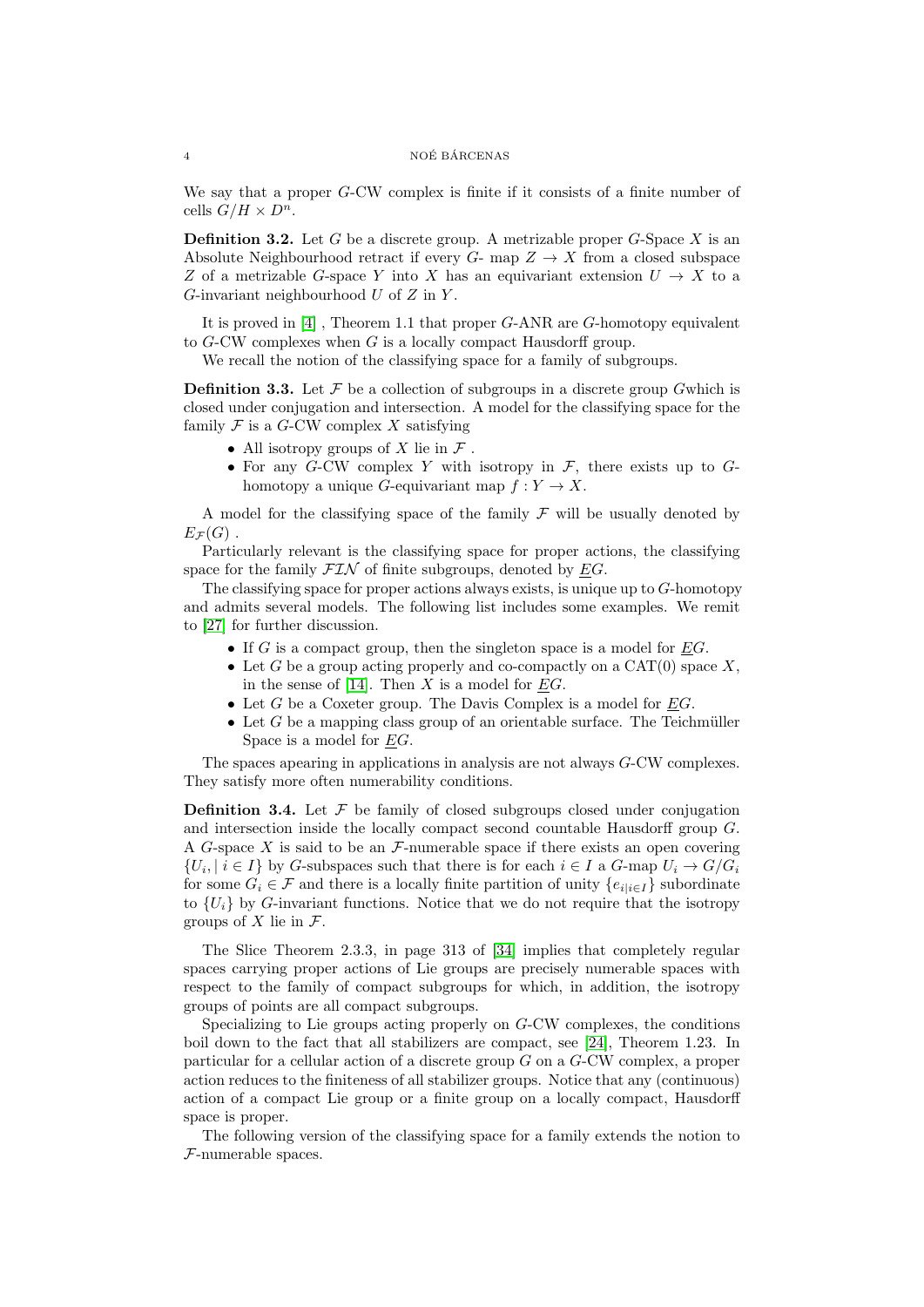**Definition 3.5** (Numerable Version for the Classifying space of a family). Let  $\mathcal F$ be a family of subgroups. A model  $J_{\mathcal{F}}(G)$  for the classifying numerable G-space for the family  $\mathcal F$  is a  $G$ -space which has the following properties:

- $J_{\mathcal{F}}(G)$  is *F*-numerable
- For any  $F$ -numerable space X there is up to  $G$ -homotopy precisely one map  $X \to J_{\mathcal{F}}(G)$ .

**Remark 3.6.** There exists up to G-homotopy a unique G-equivariant map  $EG \rightarrow$  $J_{\mathcal{F}}(G)$ . This map is proved to be a G-homotopy equivalence for a discrete group in Theorem 3.7, part ii of [\[27\]](#page-14-12).

Recall the notion of an Equivariant Cohomology Theory, [\[26\]](#page-14-15).

**Definition 3.7.** Let G be a group and fix an associative ring with unit R. A G-Cohomology Theory with values in R-modules is a collection of contravariant functors  $\mathcal{H}_G^n$  indexed by the integer numbers  $\mathbb Z$  from the category of  $G$ -CW pairs together with natural transformations  $\partial_G^n : \mathcal{H}_G^n(A) := \mathcal{H}_G^n(A, \emptyset) \to \mathcal{H}_G^{n+1}(X, A)$ , such that the following axioms are satisfied:

- (i) If  $f_0$  and  $f_1$  are G-homotopic maps  $(X, A) \to (Y, B)$  of G-CW pairs, then  $\mathcal{H}_G^n(f_0) = \mathcal{H}_G^n(f_1)$  for all n.
- (ii) Given a pair  $(X, A)$  of G-CW complexes, there is a long exact sequence

$$
\dots \stackrel{\mathcal{H}^{n-1}_{G}}{\rightarrow} \mathcal{H}^{n-1}_{G}(A) \stackrel{\partial^{n-1}_{G}}{\rightarrow} \mathcal{H}^{n}_{G}(X,A) \stackrel{\mathcal{H}^{n}_{G}(j)}{\rightarrow} \mathcal{H}^{n}_{G}(X) \stackrel{\mathcal{H}^{n}_{G}(i)}{\rightarrow} \mathcal{H}^{n}_{G}(A) \stackrel{\partial^{n}_{G}}{\rightarrow} \mathcal{H}^{n+1}_{G}(X,A) \stackrel{\mathcal{H}_{n+1}(j)}{\rightarrow} \dots
$$

where  $i : A \to X$  and  $j : X \to (X, A)$  are the inclusions.

(iii) Let  $(X, A)$  be a G-CW pair and  $f : A \rightarrow B$  be a cellular map. The canonical map  $(F, f) : (X, A) \to (X \cup_f B, B)$  induces an isomorphism

$$
\mathcal{H}^n_G(X \cup_f B, B) \stackrel{\cong}{\to} \mathcal{H}^n_G(X, A)
$$

(iv) Let  $\{X_i \mid i \in \mathcal{I}\}$  be a family of *G-CW*-complexes and denote by  $j_i : X_i \to \prod_{i \in \mathcal{T}} X_i$  the inclusion map. Then the map  $\coprod_{i\in\mathcal{I}} X_i$  the inclusion map. Then the map

$$
\Pi_{i\in\mathcal{I}}\mathcal{H}_G^n(j_i):\mathcal{H}_G^n(\coprod_i X_i)\stackrel{\cong}{\to}\Pi_{i\in\mathcal{I}}\mathcal{H}_G^n(X_i)
$$

is bijective for each  $n \in \mathbb{Z}$ .

A G-Cohomology Theory is said to have a multiplicative structure if there exist natural, graded commutative ∪- products

$$
\mathcal{H}^n_G(X, A) \otimes \mathcal{H}^m_G(X, A) \to \mathcal{H}^{n+m}_G(X, A)
$$

Let  $\alpha : H \to G$  be a group homomorphism and X be a H-CW complex. The induced space  $\text{ind}_{\alpha} X$ , is defined to be the G-CW complex defined as the quotient space  $G \times X$  by the right H-action given by  $(g, x) \cdot h = (g \alpha(h), h^{-1}x)$ .

An Equivariant Cohomology Theory consists of a family of G-Cohomology Theories  $\mathcal{H}^*_G$  together with an induction structure determined by graded ring homomorphisms

$$
\mathcal{H}^n_G(\text{ind}_\alpha(X,A)) \to \mathcal{H}^n_H(X,A)
$$

which are isomorphisms for group homomorphisms  $\alpha : H \to G$  whose kernel acts freely on  $X$  satisfying the following conditions:

(i) For any  $n, \partial_H^n \circ \text{ind}_{\alpha} = \text{ind}_{\alpha} \circ \partial_G^n$ .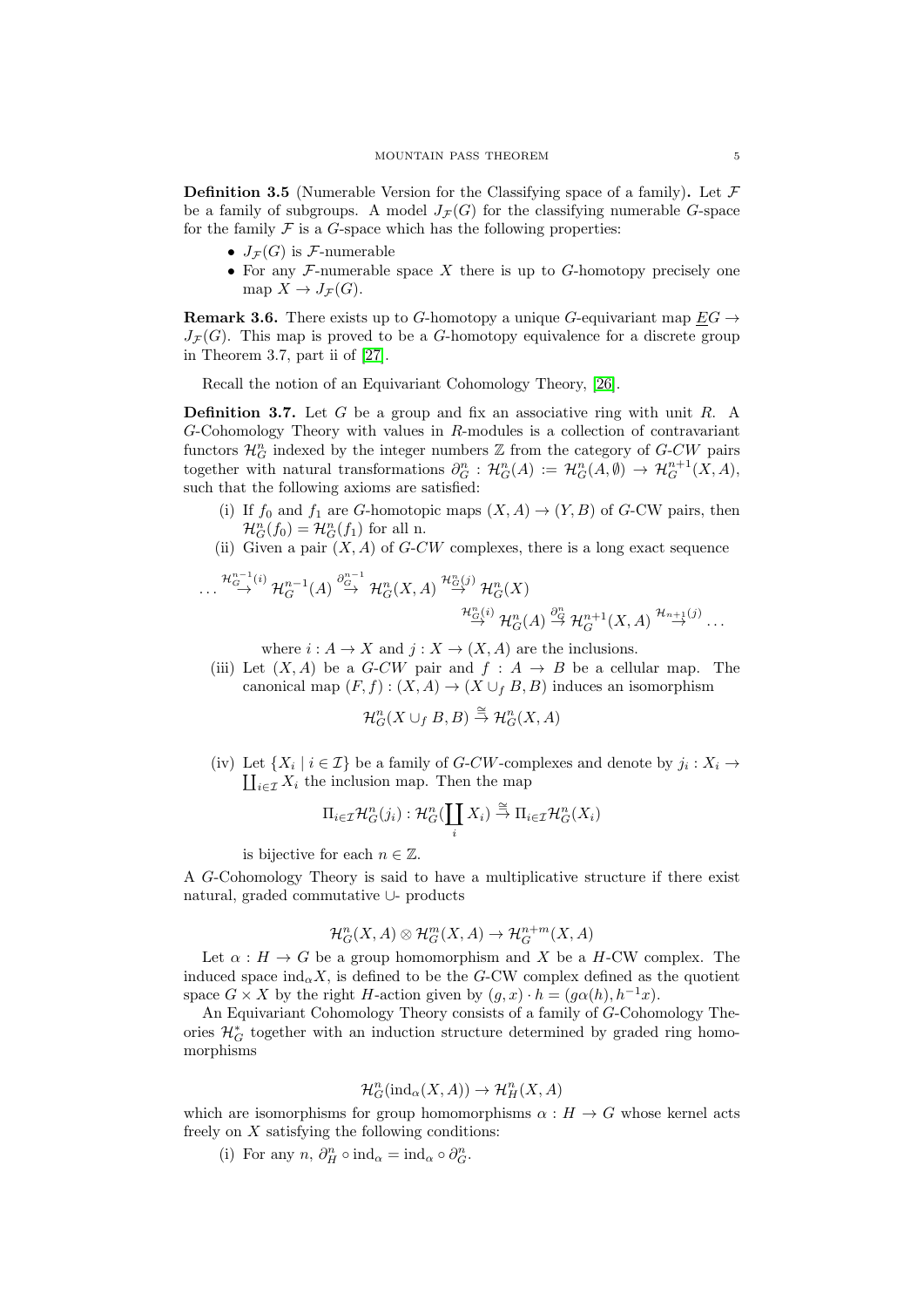#### $\begin{array}{c}\n 6 \\
 \hline\n \text{NOÉ BÁRCENAS}\n \end{array}$

(ii) For any group homomorphism  $\beta: G \to K$  such that ker  $\beta \circ \alpha$  acts freely on  $X$ , one has

 $\text{ind}_{\alpha\circ\beta} = \mathcal{H}_K^n(f_1 \circ \text{ind}_{\beta} \circ \text{ind}_{\alpha}) : \mathcal{H}_K^n(\text{ind}_{\beta\circ\alpha}(X, A)) \to \mathcal{H}_H^n(X, A)$ 

where  $f_1$  :  $\text{ind}_{\beta}$ ind $_{\alpha} \rightarrow \text{ind}_{\beta \circ \alpha}$  is the canonical G-homeomorphism.

(iii) For any  $n \in \mathbb{Z}$ , any  $g \in G$ , the homomorphism

$$
\mathrm{ind}_{c(g):G\rightarrow G}: \mathcal{H}^{n}_{G}(\mathrm{ind})_{c(g):G\rightarrow G}(X,A))\rightarrow \mathcal{H}^{n}_{G}(X,A)
$$

agrees with the map  $\mathcal{H}_G^n(f_2)$ , where  $f_2: (X, A) \to \text{ind}_{c(g):G \to G}$  sends x to  $(1, g^{-1}x)$  and  $c(g)$  is the conjugation isomorphism in G.

Remark 3.8 (Extensions of G-Cohomology theories to more general spaces). Let  $\mathcal{H}^*_G$  be a  $G\text{-cohomology}$  theory defined on proper  $G\text{-}\mathrm{CW}$  complexes. Using a functorial G-CW approximation for proper G-ANR as introduced in [\[4\]](#page-14-11) for locally compact Hausdorff groups, an equivariant cohomology theory may be extended to the category of proper G-ANR.

More generally, the Čech expansion of [\[33\]](#page-15-3) provides a Čech extension of a  $G$ cohomology theory to arbitrary pairs of proper  $G$ -spaces. That is, a family of  $R$ -mod valued functors  $\check{\mathcal{H}}_G^n$  defined on pairs of proper G-spaces and natural transformations  $\delta_{X,A}^n : \mathcal{H}_G^n(A, \emptyset) \to \mathcal{H}_G^{n+1}(X, A)$  satisfying the axioms:

- G-homotopy invariance.
- Long exact sequences for  $G$  pairs.
- Excision. Let  $X_1, X_2 \subset X$  be proper G- invariant spaces such that

$$
\overline{X_2 - X_1} \cap X_1 - X_2 = \emptyset = X_2 - X_1 \cap \overline{X_1 - X_2}
$$

Then, the inclusion map  $(X_2, X_1 \cap X_2) \to (X_1 \cup X_2, X_1)$  induces a natural isomorphism.

• Axioms i-iii for the Induction structure.

For the purposes of this work we need an extension of a specific cohomology theory to a certain proper G-ANR which is contractible after forgetting the action and is exhausted by finite G-CW complexes. This is done by an ad-hoc construction, see definition [5.1.](#page-11-0)

Recall [\[17\]](#page-14-16), [\[26\]](#page-14-15), that for any Equivariant Cohomology Theory  $\mathcal{H}^*$  on finite G-CW complexes there exists a spectral sequence with  $E^2$ -term given by Bredon Cohomology

$$
E_2^{p,q} = H^p_{\mathbb{Z}Or(G)}(X, \mathcal{H}_G^{-q}(G/H))
$$

converging to  $\mathcal{H}_G^*(X)$ .

The following result will be used later:

<span id="page-5-0"></span>Proposition 3.9. Let X be an l-dimensional G-CW complex. Suppose that for  $r = 2, 3, \ldots$  the differential appearing in the Atiyah-Hirzebruch spectral sequence  $for X$  and  $\mathcal{H}^*_G$  vanishes rationally. Then, for any element

$$
x \in H^0_{\mathbb{Z}Or(G)}(X, \mathcal{H}^0_G(G/?) )
$$

there exists some positive integer  $k$  such that  $x^k$  is contained in the image of  ${\mathcal H}^0_G(X)$ under the edge homomorphism

$$
Edge_G : \mathcal{H}^0_G(X) \longrightarrow H^0_{\mathbb{Z}Or(G)}(X, \mathcal{H}^0_G(G/?)
$$

*Proof.* Let  $x \in H_{\mathbb{Z}Or(G)}^{0}(X, \mathcal{H}^{0}(G/2))$ . The proof reduces to construct inductively positive integers  $k_2, \ldots k_{l-1}$  such that the product  $x^{\prod_{i=2}^{r} k_i}$  survives to  $E^{0,0}_{r+1}$  for  $r = 1, \ldots l - 1$ , in the sense that  $k_r d_r^{0,0}(x^{\prod_{i=2}^{r-1} k_i}) = 0$  for  $r = 2, \ldots, l-1$ . Since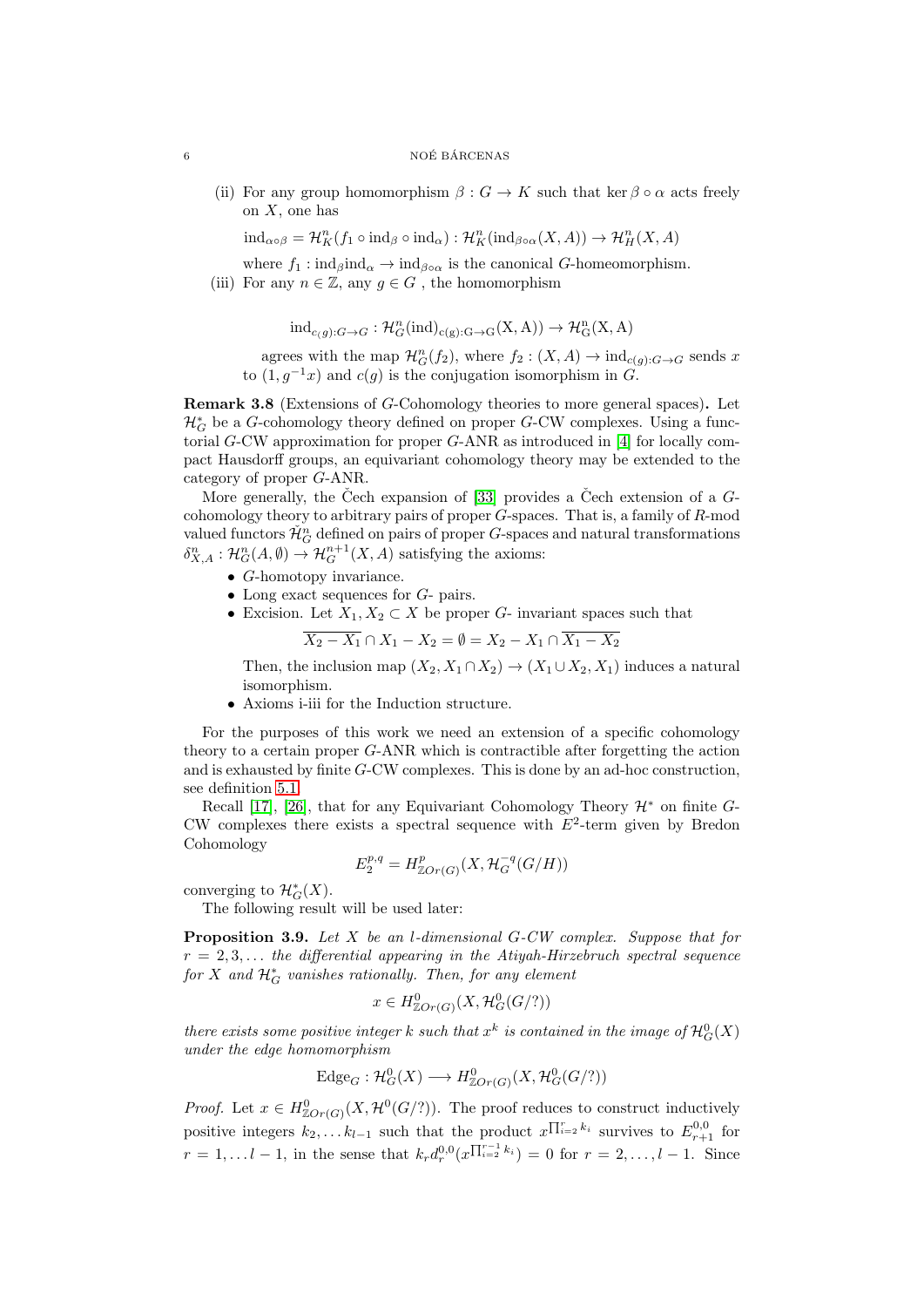$x \in E_2^{0,0}$ , we pick  $k_2$  such that  $k_2d_2(x) = d_2(x^{k_2}) = 0$  (this is possible by the rational vanishing of the differentials).

Assume inductively that there are  $k_2, \ldots, k_{r-1}$  and  $x^{\prod_{i=2}^{r-1} k_i}$  which survive to the  $\in E_r^{0,0}$ -term. Choose  $k_r$  such that  $k_r d_r^{0,0}(x^{\prod_{i=2}^{r-1}}) = 0$ . This is possible by the rational vanishing of differentials again).

Now,  $d_r^{0,0}(x^{\prod_{i=2}^{r}}) = k_r d_r^{0,0}((x^{\prod_{i=2}^{r-1}}))(x^{\prod_{i=2}^{r-1}})^{k_r-1}$ . And since  $x^{\prod_{i=2}^{r}} \in E_{r+1}^{0,0}$  for  $k = \prod_{i=2}^{l-1} k_i$ , the l-dimensionality of X implies  $x^k \in E_{\infty}^{0,0}$  and hence it is on the  $\Box$  image under the edge homomorphism.

Definition 3.10. (Universal Cohomology Length relative to a family of subgroups)

Let  $\mathcal{A} = \{G/H_i\}$  be a collection of orbit spaces representing all homogeneous G-spaces with isotropy in some family  $\mathcal F$  of subgroups of G. Let M be a module over the graded ring  $\mathcal{H}^*_G(E_\mathcal{F}(G))$ . The  $\mathcal{H}_\mathcal{A}$ -length of the module M is the smallest number k such that there exist spaces  $A_1, \ldots, A_k \in \mathcal{A}$  such that for any  $\gamma \in M$  and  $\omega_i$  in the kernel of the map

$$
\mathcal{H}^0_G(E_{\mathcal{F}}(G)) \to \mathcal{H}^0_G(G/H_i)
$$

given by the up to G-equivariant homotopy unique map  $G/H \to E_{\mathcal{F}}(G)$ , one has

$$
\gamma\omega_1\ldots\omega_k=0.
$$

Given a map  $f: X \to Y$ , between A-numerable spaces, the  $\mathcal{H}_{\mathcal{A}}$ -length of f is the  $\mathcal{H}_{\mathcal{A}}$  length of the image, considered as  $\mathcal{H}^*_{G}(E_{\mathcal{F}}(G))$  - module .

### 4. Computations in Burnside Rings

We specialize now to equivariant stable cohomotopy for proper actions.

We give a quick summary of important facts involving Equivariant Stable Cohomotopy for finite groups.

## <span id="page-6-0"></span>Theorem 4.1. Let G be a finite group. Then

- The 0-th equivariant cohomotopy group of a point,  $\pi_G^0({\{\bullet\}})$  is isomorphic to the Burnside ring, denoted by  $A(G)$ , the Grothendieck ring of isomorphism classes of finite G-sets .
- The Burnside ring  $A(G)$  is provided with maps  $\varphi_H : A(G) \to \mathbb{Z}$ , each one for every conjugacy class of subgroups in G. These extend to an injective  $map A(G) \rightarrow \prod_{H \text{in } \text{ccs}(G)} \mathbb{Z}$ , where  $ccs(G)$  denotes the set of conjugacy classes of subgroups in G.
- The prime ideals in  $A(G)$  are given by the sets  $\mathcal{P}_{K,p} = \{x \mid \varphi_H(x) \cong 0(\mathrm{p})\},\$  $\mathcal{P}_{H,0} = \{x \mid \varphi_H(x) = 0\},\$  where p is a prime number. The augmentation ideal  $I_G$  is defined as the ideal  $\{x \mid \varphi_e(x) = 0\}.$
- There exists an element, the Bartsch element  $0 \neq x \in A(G)$  with the property that  $\varphi_H(x) = 0$  for every subgroup H.
- If p is a prime number and G is a finite p-group, then the completion map  $A(G) \rightarrow A(G)_{\hat{I_G}}$  is injective and the I<sub>G</sub>-adical topology and the p-adical topologies coincide.

*Proof.* • This is well known. See [\[37\]](#page-15-4), [\[38\]](#page-15-5).

- See [\[38\]](#page-15-5), chapter II, section 8 , pages 155-160. The image is characterized by a set of congruences for the number of generators of cyclic subgroups of the Weyl groups  $NH/H$  for every conjugacy class of subgroups  $H$  in  $G$ [\[38\]](#page-15-5), section 5 chapter IV, page 256. Alternatively, Theorem 1.3 in [\[21\]](#page-14-17), page 41.
- This is proven in [\[21\]](#page-14-17), page 43, [\[18\]](#page-14-18).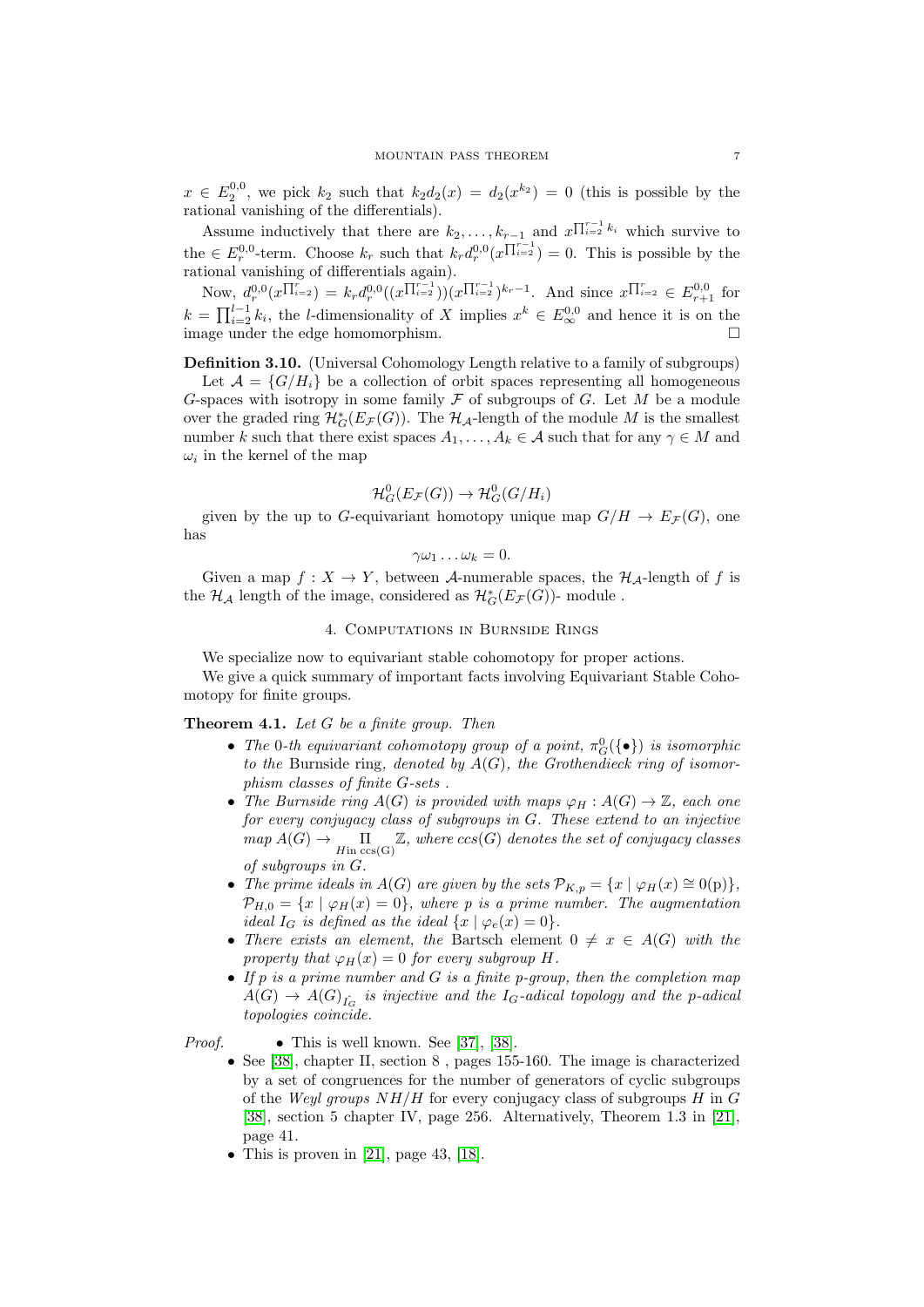#### $\begin{array}{c}\n 8 \\
 \hline\n \end{array}$  NOÉ BÁRCENAS

- This is done in [\[12\]](#page-14-2). The element is constructed as follows: let  $K$  be a proper subgroup of G. Put  $u_K = [G/K] - |G/K|$ <sup>K</sup> [G/G]. The element x is defined as the product of all such  $u_K$ , each one for every conjugacy class of subgroups in  $K$ .
- For a detailed proof see [\[21\]](#page-14-17). The first result, Corollary 1.11 in [21], follows from the fact that in this situation the kernel of the completion map,  $\cap_n I_G^n$  coincides with  $\cap \text{ker}(\varphi_U)$ , where U ranges among all p-sylow groups. The second result follows from Frobenius reciprocity and an analysis of the congruences defining the Burnside ring as subring inside  $\Pi_{\text{lin } \text{ccs(G)}} \mathbb{Z}$ ,

proposition 1.12 in [\[21\]](#page-14-17), page 44 .

 $\Box$ 

Equivariant Cohomotopy for proper actions of infinite discrete groups on finite G-CW complexes was defined in [\[25\]](#page-14-19) via finite dimensional equivariant vector bundles for proper, finite G-CW complexes. Alternative approaches aer given by a construction using nonlinear Fredholm cocycles, which allow actions of noncompact Lie groups on finite G-CW complexes  $[9]$ , as well as a spectra version  $[8]$ . These approaches are compared in [\[7\]](#page-14-9). For convenience, we give the definition from [\[25\]](#page-14-19):

**Definition 4.2.** A G-vector bundle over a  $G-CW$ -complex X consists of a real vector bundle  $\xi : E \to X$  together with a G-action on E such that  $\xi$  is equivariant and each  $q \in G$  acts on E and X via vector bundle isomorphisms. Let  $S^{\xi}$  denote its fibrewise one-point compactification.

<span id="page-7-0"></span>**Definition 4.3.** Let X be a proper G-CW-complex. Let  $SPHB<sup>G</sup>(X)$  be the category with

- $Ob(SPHB<sup>G</sup>(X)) = {G-vector bundles over X}$ ; and
- a morphism from a vector bundle  $\xi : E \to X$  to vector bundle  $\mu : F \to X$  is given by a bundle map  $u : S^{\xi} \to S^{\mu}$  which covers the identity  $id : X \to X$ and fiberwise preserves the basepoint.

(It is not required that  $u$  is a fiberwise homotopy equivalence.)

Let  $\mathbb{R}^k$  denote the trivial vector bundle  $X \times \mathbb{R}^k \to X$ .

**Definition 4.4.** Fix  $n \in \mathbb{Z}$ . Let  $\xi_0, \xi_1$  be two G-vector bundles over X, and let  $k_0$ and  $k_1$  be two non-negative integers such that  $k_i + n \geq 0$  for  $i = 0, 1$ . Then two morphisms

$$
u_i:S^{\xi_i\oplus \underline{\mathbb{R}^{k_i}}}\to S^{\xi_i\oplus \underline{\mathbb{R}^{k_{i+n}}}}
$$

are called equivalent, if there are objects  $\mu_i$  in  $\mathsf{SPHB}^G(X)$  for  $i = 0, 1$  and isomorphisms of G-vector bundles  $v : \mu_0 \oplus \xi_0 \cong \mu_1 \oplus \xi_1$  such that the following diagram in  $SPHB^G$  commutes up to homotopy



**Definition 4.5.** For a proper  $G-CW$ -complex X define

 $\pi_G^n(X) = \{\text{equivalence classes of morphisms } u \text{ as above}\}\$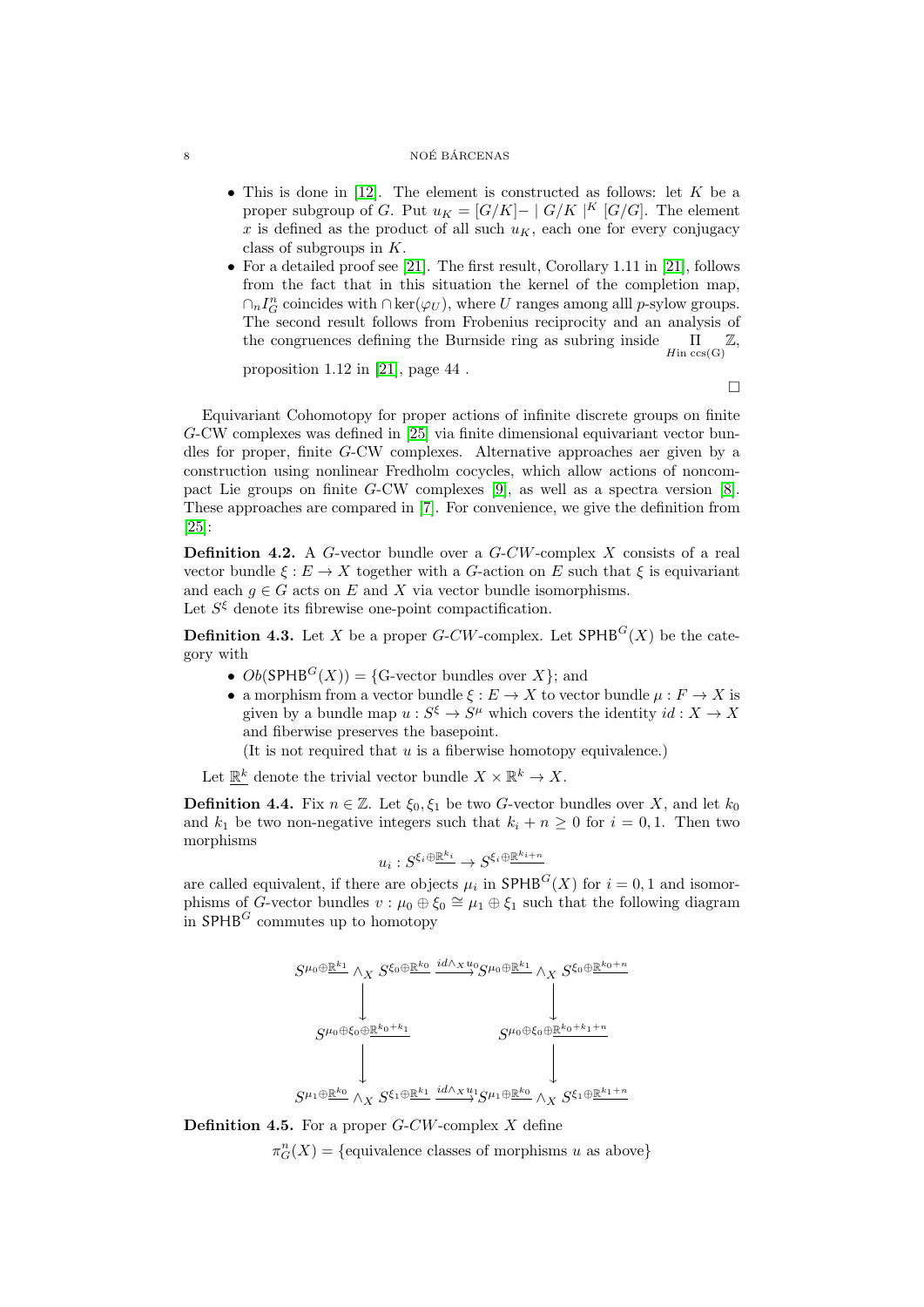By introducing triviality conditions on a G-CW pair, (considering morphisms which are fibrewise constant with the value the point at infinity), equivariant cohomotopy groups are extended to an equivariant cohomology theory with multiplicative structure.

We introduce a Burnside ring for infinite groups, making out of Segal's remark, part 1 in Theorem [4.1,](#page-6-0) our definition for finite groups:

**Definition 4.6.** Let G be a group with a finite model for the classifying space for proper actions  $\underline{E}(G)$ . The Burnside ring for G is the 0-th equivariant cohomotopy ring of the classifying space for proper actions. In symbols

$$
A(G) = \pi_G^0(\underline{E}(G))
$$

Denote by  $A^{\text{lim}}(G) = \lim_{H \in \mathcal{FIN}} A(H)$  the inverse limit of the Burnside rings of the finite subgroups of  $G$ . Notice that this agrees with the  $0,0$ -entry of the  $E^2$ -term of the equivariant Atiyah-Hirzebruch spectral sequence. The following relations between the Burnside ring and the inverse-limit Burnside ring are easy consequences of the rational collapse of the Atiyah-Hirzebruch spectral sequence:

**Lemma 4.7.** Let  $G$  be a discrete group admitting a finite model for the classifying space for proper actions EG.

- (i) The edge Homomorphism  $e : A(G) \to A^{\lim}(G)$  has nilpotent kernel and cokernel. Its kernel is the nilradical.
- (ii) The edge homomorphism gives an isomorphism between the set of prime ideals in  $A(G)$  and  $A^{\text{lim}}(G)$  (in fact an homeomorphism in the Zariski topology), by assigning a prime ideal  $I \subset A^{\lim}(H)$  its inverse image  $e^{-1}(I) \in$  $A(G)$ .
- (iii) The rationalized Burnside ring  $\pi_G^0(\underline{E}(G)) \otimes \mathbb{Q}$  does not contain nilpotent elements.

In the rest of the section we will describe a completion theorem for families of pgroups inside finite subgroups of discrete groups, which is the main computational tool for the computation of equivariant cohomology lengths needed for the proof of Theorem [1.1.](#page-0-1) This amounts to a generalization of the Segal Conjecture for families [\[1\]](#page-14-22). The result was proved in [\[7\]](#page-14-9), Theorem 13 in page 58, although similar results have been proved in [\[28\]](#page-14-23), [\[29\]](#page-14-24) and [\[23\]](#page-14-8), from where the crucial ideas and methods come.

Let G be a discrete group and  $\mathcal F$  be a family of finite subgroups of  $G$ , closed under conjugation and under subgroups. Fix a finite proper  $G$ -CW complex  $X$  and a finite dimensional proper G-CW complex  $Z$  whose isotropy subgroups lie in  $\mathcal{F}$ . Let  $f: X \to Z$  be a G-map. Regard  $\pi_G^0(X)$  as a module over  $\pi_G^0(Z)$ .

**Definition 4.8.** The augmentation ideal with respect to the family  $\mathcal F$  is defined as the kernel of the homomorphism

$$
I = I_{G,\mathcal{F},Z} = (\pi_G^0(Z) \overset{\text{res}_G^H \circ i^*}{\longrightarrow} \prod_{H \in \mathcal{F}} \pi_H^0(Z^0))
$$

**Proposition 4.9.** Let  $\mathcal F$  be a family of finite p-subgroups. Assume that there is an upper bound for the order of subgroups in  $\mathcal{F}.$ 

Let  $\mathcal{P} \subset \pi_H^0(\{\bullet\})$  be a prime ideal. Then, the ideal

$$
I_{H,\mathcal{F}\cap H,\{\bullet\}}:=\ker\pi_H^0(\{\bullet\})\to\prod_{K\in\mathcal{F}}\pi_{K\cap H}^0(\{\bullet\})
$$

is contained in  $P$  if  $P$  contains the image of the structure map for  $H$ 

$$
\phi_H: \lim_{K \in \mathcal{F}} \pi_K^0(\{\bullet\}) \to \pi_H^0(\{\bullet\})
$$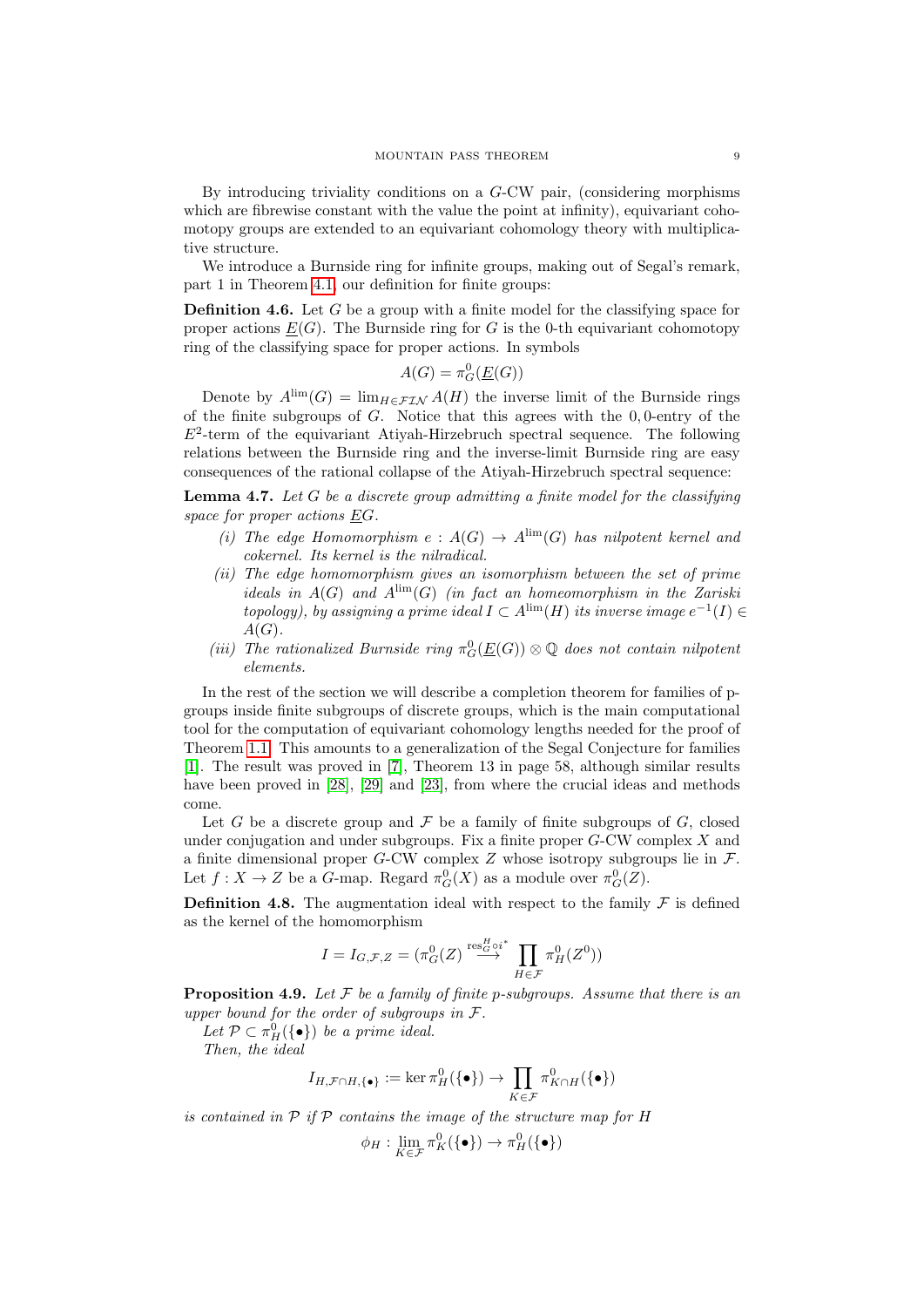*Proof.* Let  $m$  be a positive integer number divided by all orders of subgroups in F. For a given subgroup K in the family, Let  $u = \{u_1, \ldots, u_m\}$  be a finite set of cardinality m with a free K-action. For example,  $u$  may be chosen to be a disjoint union of  $\frac{m}{|K|}$  copies of K. This gives an injective homomorphism into the symmetric group in m letters,  $\rho: K \to S_m$ . For a prime p, let  $Syl_p$  be the p-Sylow subgroup of  $S_m$ .

Let  $S_m[\rho]$  be the set  $S_m$  with the free K- action given by  $k, s \mapsto \rho(h)(s)$  and  $S_m/Syl_p$  be the set with the induced K-action. Notice that the fixed point set  $S_m/Syl_p^L$  is nonempty if and only if L is a p-subgroup. This construction is compatible with morphisms between subgroups in  $\mathcal F$  in the sense that an homomorphism  $K \to K'$  between groups in the family induces a map taking the free  $K'$ -set  $S_m$  to the free K-set  $S_m$  and the same for the homogeneous set  $S_m/Syl_p$ .

Consider the elements

$$
{\{(S_m - | S_m | K/K)\}}_{K \in \mathcal{F}}
$$

$$
{\{(S_m/Syl_p - | S_m/Syl_p | K/K\}}_{K \in \mathcal{F}}
$$

Let P be a a prime ideal containing the image of the structure map under  $\phi_H$ . By the structure of the prime ideal spectrum,  $P$  is of the form  $P(M, p)$ , where M is a subgroup of H and  $p$  is a prime number or zero. By assumption,  $\mathcal P$  contains the image under the structure map of the elements above. Since  $\varphi^M(S_{m}-\mid S_m\mid$ ) =  $|S_m|$  and  $\varphi^M(S_m/Syl_p - S_m/Syl_p) = |S_m/Syl_p|^{M} - |S_m/Syl_p|$  and both elements belong to  $p\mathbb{Z}$ , because  $S_m/Syl_p$  has order prime to p, we conclude that either  $p = 0$  or M is a p-group.

If M is a p-group, then  $\mathcal{P}(M,p) = \mathcal{P}(\{e\},p) \supset \mathcal{P}(\{e\},0) \supset I_{\mathcal{F},H,\{\bullet\}}.$  If  $p=0$ , then  $|S^M| - |S_m| = 0$ , and hence  $M = \{e\}$ . For any subgroup K' of every element  $K \in \mathcal{F} \cap H$ ,  $\mathcal{P}(K', 0) = \mathcal{P}(\{e\}, 0)$ , since K' is a p-group, hence P contains the intersection of all such ideals, which is  $I_{\mathcal{F},H,\{\bullet\}}$ .

$$
\Box
$$

<span id="page-9-0"></span>Proposition 4.10. Let L be an n-dimensional G-CW complex with isotropy in the family  $\mathcal F$  consisting of finite p-subgroups inside the discrete group  $G$ . Let  $f$ :  $G/H \to L$  be a G-map and  $\mathcal{P} \subset \pi_H^0(\{\bullet\})$  be a prime ideal. Then  $I_{\mathcal{F} \cap H, \{\bullet\}} :=$  $\ker \pi_H^0(\{\bullet\}) \to \prod_{K \in F} \pi_{K\cap H}^0(\{\bullet\})$  is contained in  $\mathcal P$  if  $\mathcal P$  contains the image of  $I_{\mathcal{F},Z}$  under  $\text{ind}_{H\to G}\circ f^* : \pi_G^0(L) \to \pi_H^0(\{\bullet\})$ 

*Proof.* Let P be a prime ideal containing  $I_{\mathcal{F},H,\{\bullet\}}$ . By the previous proposition, we can assume that  $P$  contains the image of the structural map  $\phi_H$ .

Let  $\psi: H^0_{\mathbb{Z}Or(G)}(E_{\mathcal{F}}(G), \pi_G(G/?) \rightarrow \lim_K \pi_K^0(\{\bullet\})$  be the isomorphism given by assigning to an element  $x \in H^0_{\mathbb{Z}Or(G)}(E_{\mathcal{F}}(G); \pi^0_K(\{\bullet\}))$  the element whose component under the structural map  $\phi_K$  is the image image under the map induced by the (G-homotopically) unique map  $u_K : G/K \to E_{\mathcal{F}}(G)$ , followed by the induction isomorphism

$$
H^0_{\mathbb{Z}Or(G)}(E_{\mathcal{F}}(G); \pi_G^0(G/\text{?})) \to
$$
  

$$
H^0_{\mathbb{Z}Or(G)}(G/K, \pi_G^0(G/\text{?})) \to H^0_{\mathbb{Z}Or(K)}(\{\bullet\}, \pi_K^0(K/\text{?})) \cong \pi_K^0(\{\bullet\})
$$

Given an element  $a \in \lim_{K} I_{\mathcal{F} \cap K, {\{\bullet\}\}}$ , denote by x its image under  $\psi^{-1}$ . By propo-sition [3.9,](#page-5-0) there exist a positive integer k and an element  $y \in \pi_G^0(E_{\mathcal{F}}(G))$  such that  $edge(y) = x^k$ , which is furthermore an element of  $I_{\mathcal{F},G,L}$ .

The structure map  $\phi_H : \lim \pi_K^0(\{\bullet\}) \to \pi_H^0(\{\bullet\})$  maps  $a^k$  to  $P$ . Because  $P$  is a prime ideal, the map ind ∘  $f^*$  maps  $\alpha$  to  $\mathcal{P}$ .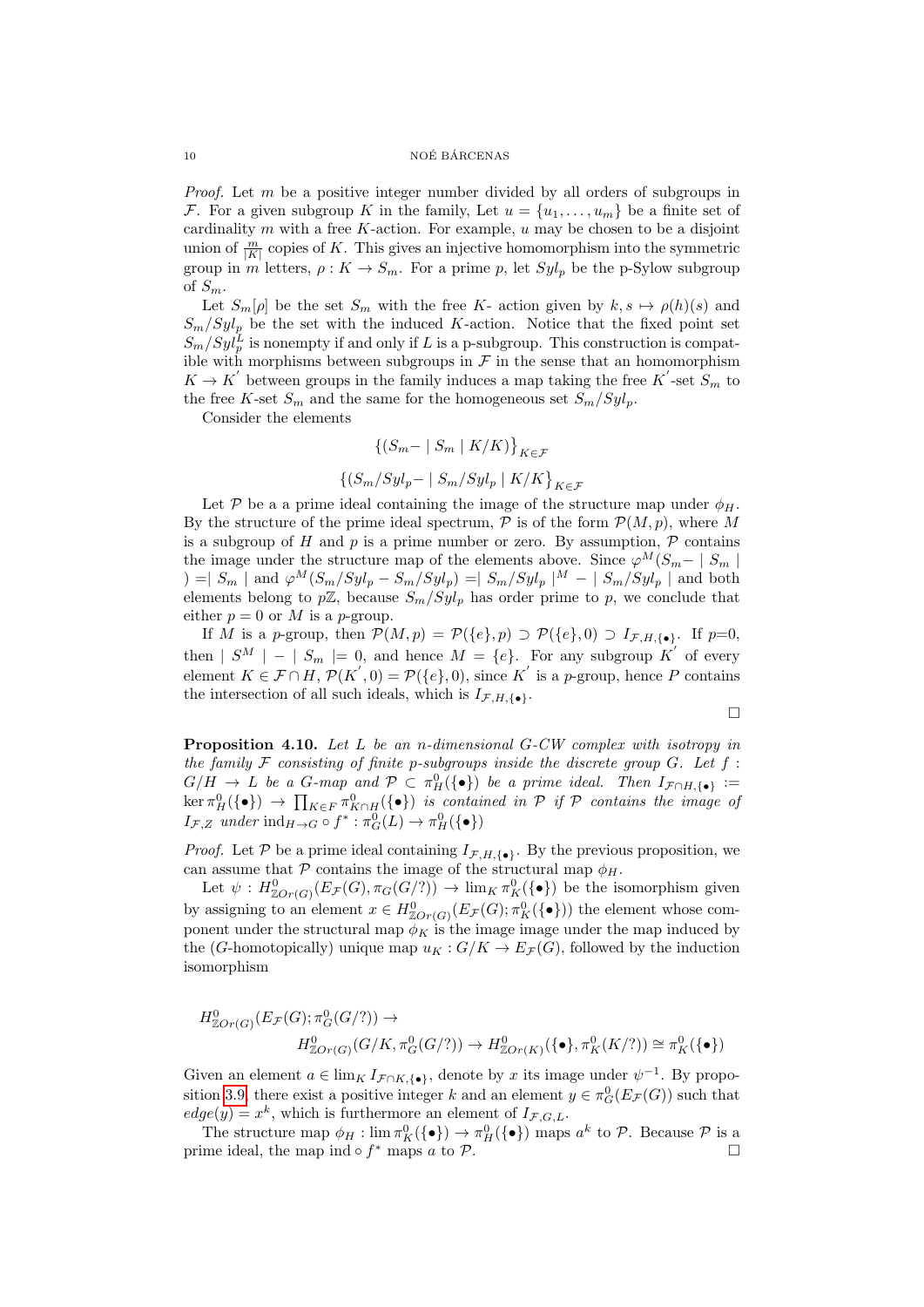**Theorem 4.11** (Segal Conjecture for families of finite p-subgroups). Let  $G$  be a discrete group and  $\mathcal F$  be a family of subgroups of order  $p$  of  $G$  closed under conjugation and subgroups. Fix a finite proper  $G-CW$  complex  $X$  and a finite dimensional proper  $G$ -CW complex Z whose isotropy subgroups lie in  $\mathcal F$  and have bounded order. Let  $f: X \to Z$  be a G-map. Regard  $\pi_G^0(X)$  as a module over  $\pi_G^0(Z)$ and set

$$
I = I_{\mathcal{F},Z} = \ker(\pi_G^0(Z) \stackrel{\text{res}_G^H \circ i^*}{\longrightarrow} \prod_{H \in \mathcal{F}} \pi_H^0(Z^0))
$$

then

$$
\lambda_{X,\mathcal{F},f}^m : \left\{ \pi_{G}^m(X) / I^n \cdot \pi_{G}^m(X) \right\} \to \left\{ \pi_{G}^m(E_{\mathcal{F}}(G) \times X^{n-1}) \right\}
$$

is an isomorphism of pro-groups. Also, the inverse system

$$
\left\{\pi^{m}_G((E_{\mathcal{F}}(G)\times X)^n)\right\}_{n\geq 1}
$$

satisfies the Mittag-leffler condition. In particular

$$
\lim^{1} \pi^{m}_{G}((E_{\mathcal{F}}(G) \times X)^{n}) = 0
$$

and  $\lambda_{X,\mathcal{F},f}$  induces an isomorphism

$$
\pi_G^m(X)_I \stackrel{\cong}{\longrightarrow} \pi_G^m(E_{\mathcal{F}}(G) \times X) \cong \lim_n \pi_G^m((E_{\mathcal{F}}(G) \times X)^n)
$$

Proof. Since both functors have Mayer-Vietoris sequences, both of the systems satisfy the Mittag-Leffler condition and in view of the 5-lemma for pro-modules, [\[5\]](#page-14-25), section 2, an inductive argument can be used to reduce the problem to the situation of  $X = G/H$ , and where H is a finite group.

In this case, there exists a commutative diagram

$$
\pi_G^0(Z) \xrightarrow{f^*} \pi_G^m(G/H)
$$

$$
\text{ind}_{H \to G}^{\cong} \downarrow
$$

$$
A(H) \xrightarrow{\cong} \pi_H^0(\{\ast\})
$$

Hence, the map of pro-modules

$$
\lambda_{X,\mathcal{F},f}^m: \left\{\pi_G^m(X)/I^n \cdot \pi_G^m(X)\right\} \to \left\{\pi_G^m(E_{\mathcal{F}}(G) \times X^{n-1})\right\}
$$

factorizes as follows

$$
\begin{aligned}\n\{\pi_G^m(G/H)/I^n \cdot \pi_G^m(G/H)\} &\longrightarrow \{\pi_H^m(\{\bullet\})/J^n\} \\
\downarrow &\qquad \qquad \downarrow \\
\{\pi_G^m(E_{\mathcal{F}}(G) \times G/H^{n-1})\} &\longleftarrow \{\pi_H^0(\{\bullet\})/I^n_{\mathcal{F} \cap H, H, \{\bullet\}}\}\n\end{aligned}
$$

Where  $J$  is the ideal generated by the image of  $I$  under ind  $\circ f^*$  and the lower horizontal map is an isomorphism due to the completion theorem for families inside finite groups of [\[1\]](#page-14-22), the right vertical map is induced by  $f$ . Due to proposition [4.10,](#page-9-0) the prime ideals containing J and  $I_{\mathcal{F} \cap H,h,\{\bullet\}}$  agree and the right vertical map is an isomorphism.

 $\Box$ 

Corollary 4.12. Let p be a prime number. For any group satisfying conditions [1.2](#page-0-0) for which the maximal finite subgroups are finite p-groups, the groups  $\pi^0_G(\underline{E}G)\otimes \mathbb{Z}_{\hat{p}}$ and  $\pi_G^n(\underline{EG})_{\hat{\mathbb{I}}_{G,\mathcal{MAX}}}$  are isomorphic.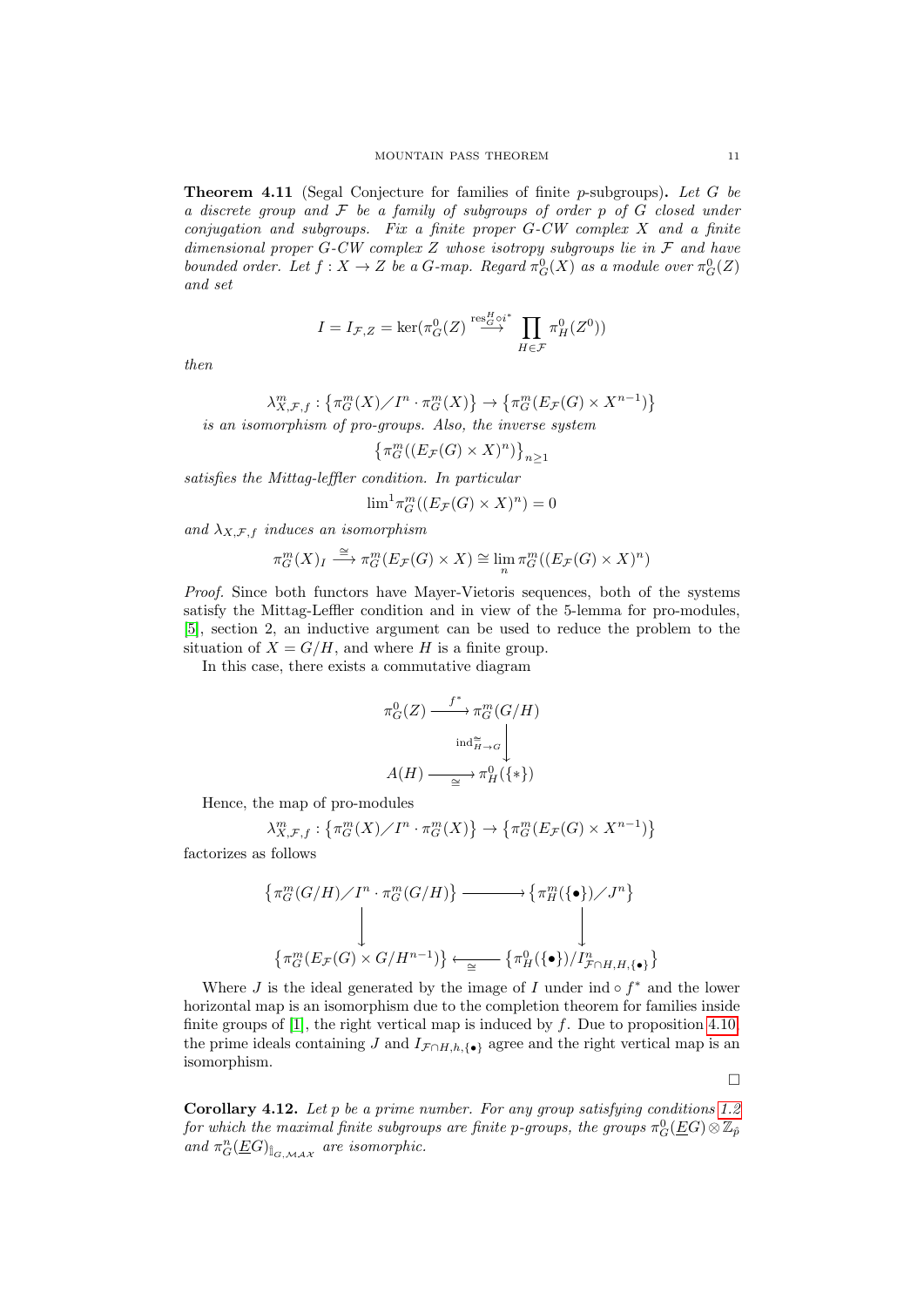*Proof.* The morphism of pro-groups  $\{\pi_G^m(X)/p^n\pi_G^n(X)\}\to \{\pi_G^m(X\times E\mathcal{MAX})^{n-1})\}$ is proved to be an isomorphism for  $X = G/H$  with H a p-group. The prime ideals in  $\pi_H^0(\{\bullet\})$  containing  $I_{\mathcal{MAX} \cap H, H, {\{\bullet\}}}$  and the one generated by the image of  $I_{\mathcal{MAX}, G, G/H}$  under ind  $\circ f^*$  agree by the previous argument. Because H is a p-group, these agree with the ones containing  $I_{TR, G, G/H}$  for the trivial family. Due to part  $5$  of theorem  $4.1$ , these agree with the ones containing  $p$ .

Since both functors have Mayer-Vietoris sequences, the result follows by induction on the dimension of X.

 $\Box$ 

<span id="page-11-1"></span>Proposition 4.13. Let G be a discrete group satisfying conditions [1.2.](#page-0-0)

There exists a " Generalized Bartsch element "  $w \in \pi_G^0(\underline{E}G)$  for which the map  $\pi_G^0(\underline{E}G) \longrightarrow H^0_{\mathbb{Z}(\text{Or}(G)}(\underline{E}G,\pi_?^0(\{\bullet\}) = \lim_{K \in \text{Sub}(G)} \pi_K^0(\{\bullet\}) \stackrel{\psi_M}{\longrightarrow} \pi_M^0(\{\bullet\})$  given by the composition of the edge homomorphism and the structural map for the inverse  $limit$  maps w to a power of the element constructed in  $\lambda.1$  for any maximal subgroup M.

*Proof.* Let  $X_{M_i} \in \pi_{M_i}^0(\{\bullet\})$  be the Bartsch element constructed in Theorem [4.1,](#page-6-0) part 4. Put  $x = \{x_{M_i}\}\in \lim_H \pi_H^0(\{\bullet\})$ . Choose an element w and a power k such that w is mapped to  $x^k$  under the edge homomorphism.

## 5. End of proof

<span id="page-11-0"></span>**Definition 5.1.** Let  $\hat{X}$  be a proper and paracompact  $G$ -ANR, which is contractible after forgetting the group action. Assume that there is a map  $X \to \hat{X}$  from a proper G-CW complex of finite type  $X = \cup X_n$  inducing a weak G-homotopy equivalence (a map restricting to weak homotopy equivalences  $\hat{X}^H \to X^H$  for all subgroups  $H$ ). Define

$$
\hat{\pi}_G^*(\hat{X}) = \lim_n \pi_G^*(X_n) \otimes \mathbb{Q}_{\hat{p}}
$$

<span id="page-11-2"></span>**Proposition 5.2.** Let G be a discrete group satisfying [1.2.](#page-0-0) Let X be a paracompact proper G-ANR , which is contractible after forgetting the group action. Assume that there is a map  $X \to \hat{X}$  from a proper G-CW complex of finite type  $X = \cup X_n$ inducing a weak G-homotopy equivalence.

The maps  $X_n \to \underline{E}G$  together with the G-homotopy equivalence  $\underline{E}G \to J_{\mathcal{F}IN}(G)$ induce isomorphisms

$$
\hat{\pi}_G^0(J_{\mathcal{FIN}}(G)) \to \hat{\pi}_G^0(\underline{E}G) \stackrel{\cong}{\longrightarrow} \lim \pi_G^0(X_n)
$$

*Proof.* The point is the existence of long exact sequences for the functor  $\hat{\pi}_G^*(X, A)$ , which is guaranteed by the natural equivalence with the Equivariant Cohomology Theory defined by  $(X, A) \mapsto \pi_G^m((E_{\mathcal{MAX}}(G), \emptyset) \times (X, A))$  on finite G-CW pairs.

 $\Box$ 

<span id="page-11-3"></span>**Proposition 5.3.** Let G be a group satisfying conditions [1.2.](#page-0-0) Let  $\hat{X}$  be a proper  $G\text{-}ANR$  as in [5.1.](#page-11-0) Then, there exists an element  $w \in \pi_G^0(\underline{E}G) \otimes \mathbb{Q}$  such that

- $w \in \ker \pi_G^0(\underline{E}G) \otimes \mathbb{Q} \to \pi_G^0(G/H) \otimes \mathbb{Q}$  for all finite H.
- $w \in \ker \pi_G^0(\underline{E}G) \otimes \mathbb{Q} \to \pi_G^0(X_0) \otimes \mathbb{Q}.$
- For every  $k > 0$  there exists an  $n > 0$  such that the image if  $w<sup>k</sup>$  under  $\hat{\pi}^0_G(\underline{E}G) \to \pi^0_G(X_n) \otimes \mathbb{Q}_{\hat{p}}$  is not zero.

*Proof.* Let  $v \in \pi_G^0(\underline{EG}) \otimes \mathbb{Q} \cong \Pi_{H \in \mathcal{MAX}} A(H) \otimes \mathbb{Q}$  be the image of the element constructed in proposition [4.13](#page-11-1) under the rationalized edge homomorphism.

Let  $m = G\text{-}cat(X_0)$  and put  $w = v^m$ . As in [\[12\]](#page-14-2), the following diagram commutes: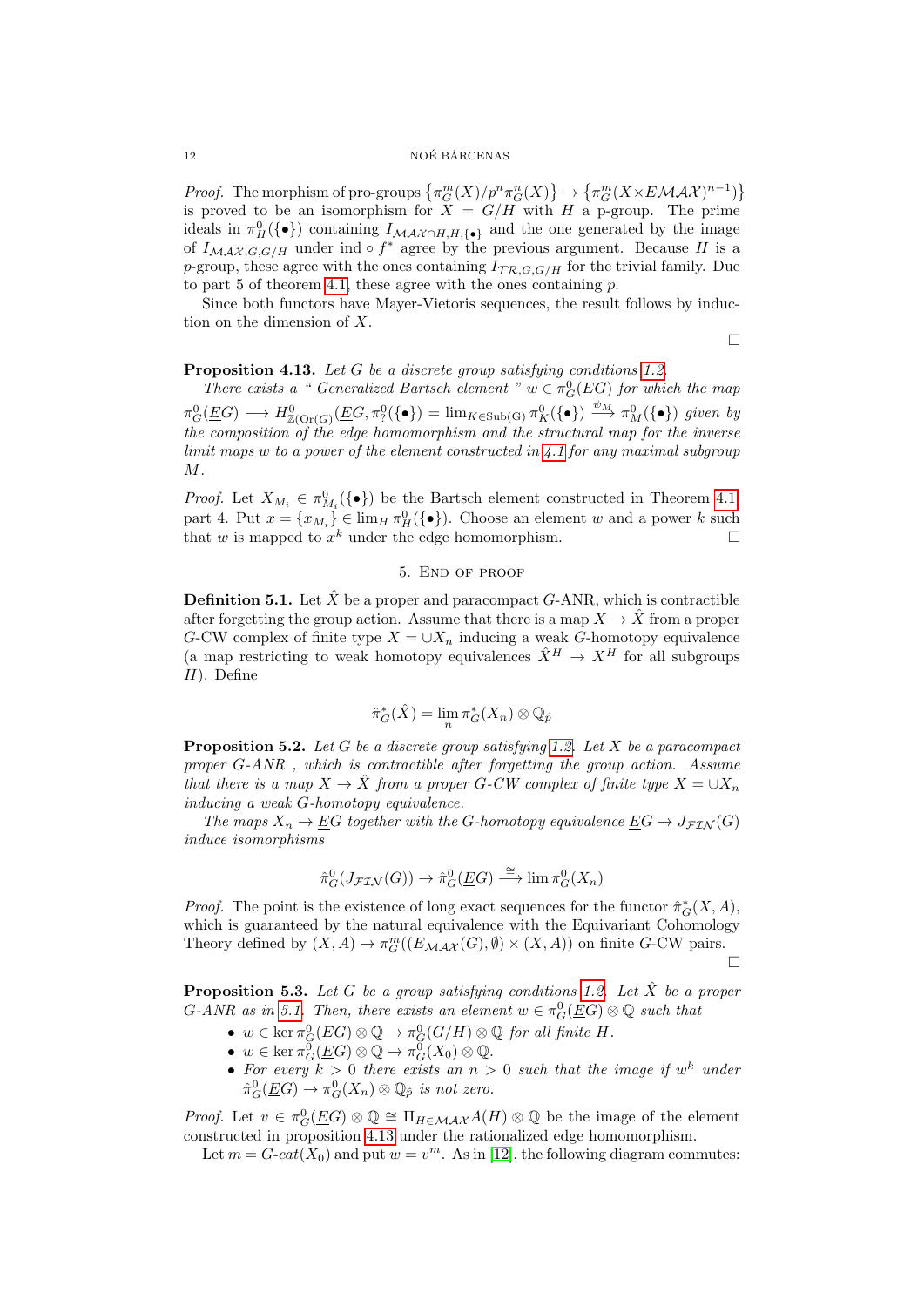

as the left and right vertical maps are isomorphisms, and there are no nilpotent elements in the rationalized Burnside Ring  $\pi_G^0(\underline{E}G) \otimes \mathbb{Q}$ , there are no nilpotent elements in  $\pi_G^0(\underline{E}G)\otimes\mathbb{Q}_{\hat{p}}$ , and so there exists a natural number n such that the third condition holds.

 $\Box$ 

Let  $\hat{E} \subset E$  be a G-invariant linear subspace with a finite dimensional, G-invariant complement  $F_0$  satisfying the mountain pass condition 1 in [1.1](#page-0-1). For any finite dimensional subspace  $\hat{F}$ , the sum  $F = F_0 \oplus \hat{F}$  satisfies

$$
F - B_r(F) \subset \phi^a
$$

**Lemma 5.4.** There is a  $G$ -map  $f$  such that the diagram

$$
(F, F - Br(F)) \longrightarrow (E - \{0\}, \phia)
$$
  
\n
$$
\downarrow_{i_F} \qquad \qquad \downarrow_{f}
$$
  
\n
$$
(F, F - S(F_0 \oplus F) \xrightarrow{j_F} (E - \{0\}, S(\hat{E}))
$$

commutes, where  $i_F$  and  $j_F$  are given by inclusions.

*Proof.* Compare lemma 5.2 in [\[16\]](#page-14-10). Define a map  $f : E \to \hat{E}$  by sending the bounded closed subspace A in theorem [1.1](#page-0-1) to 0, mapping  $\hat{E} \cap \phi^a$  into  $\hat{E} - B_r(\hat{E})$ and extending to all of E, since  $\hat{E}$  is a proper, G- absolute retract. Theorem 3.9 in page 1953 of [\[3\]](#page-14-26).

The same argument as in Proposition 5.3, [\[16\]](#page-14-10), page 17 yields:

<span id="page-12-0"></span>**Proposition 5.5.** For any Equivariant Cohomology Theory,  $\mathcal{H}_G^*$ ,

 $G-cat(E, \phi^a) \geq \mathcal{H}_G^*$ lenght  $(S(F_0 \oplus F) \to S(F_0 \oplus \hat{E}, S(F_0))$ 

We now finish the proof of Theorem [1.1.](#page-0-1) This follows the proof of proposition 3.2 in [\[12\]](#page-14-2).

## Proposition 5.6.

$$
G-cat(E, \phi^a) = \infty
$$

*Proof.* Let  $F_n$  be an increasing sequence of finite dimensional linear G-subspaces of  $\hat{E}$  such that  $\hat{F} = \bigcup F_n$  is infinite dimensional. as in [\[12\]](#page-14-2), the  $\hat{\pi}_{\mathcal{FIN}}^*$ -length of the inclusion

$$
S(F_0 \oplus F_n) \to S(F_0 \oplus \hat{E}, S(F_0))
$$

becomes arbitrarily large as  $n$  tends to infinity.

The proper G-ANR  $S(\hat{E})$  satisfies the hypothesis of lemma [5.2.](#page-11-2)

Hence there is an element  $w \in \pi_G^0(\underline{E}G)$  satisfying conditions 1 to 3 in [5.2.](#page-11-2) let  $v$  and  $v_n$  be the images of W along the homomorphism induced by the universal maps  $S(F_0 \oplus \hat{E}) \to \underline{E}G$ , respectively  $S(F_0 \oplus \hat{F}_n) \to \underline{E}G$ ). Since the diagram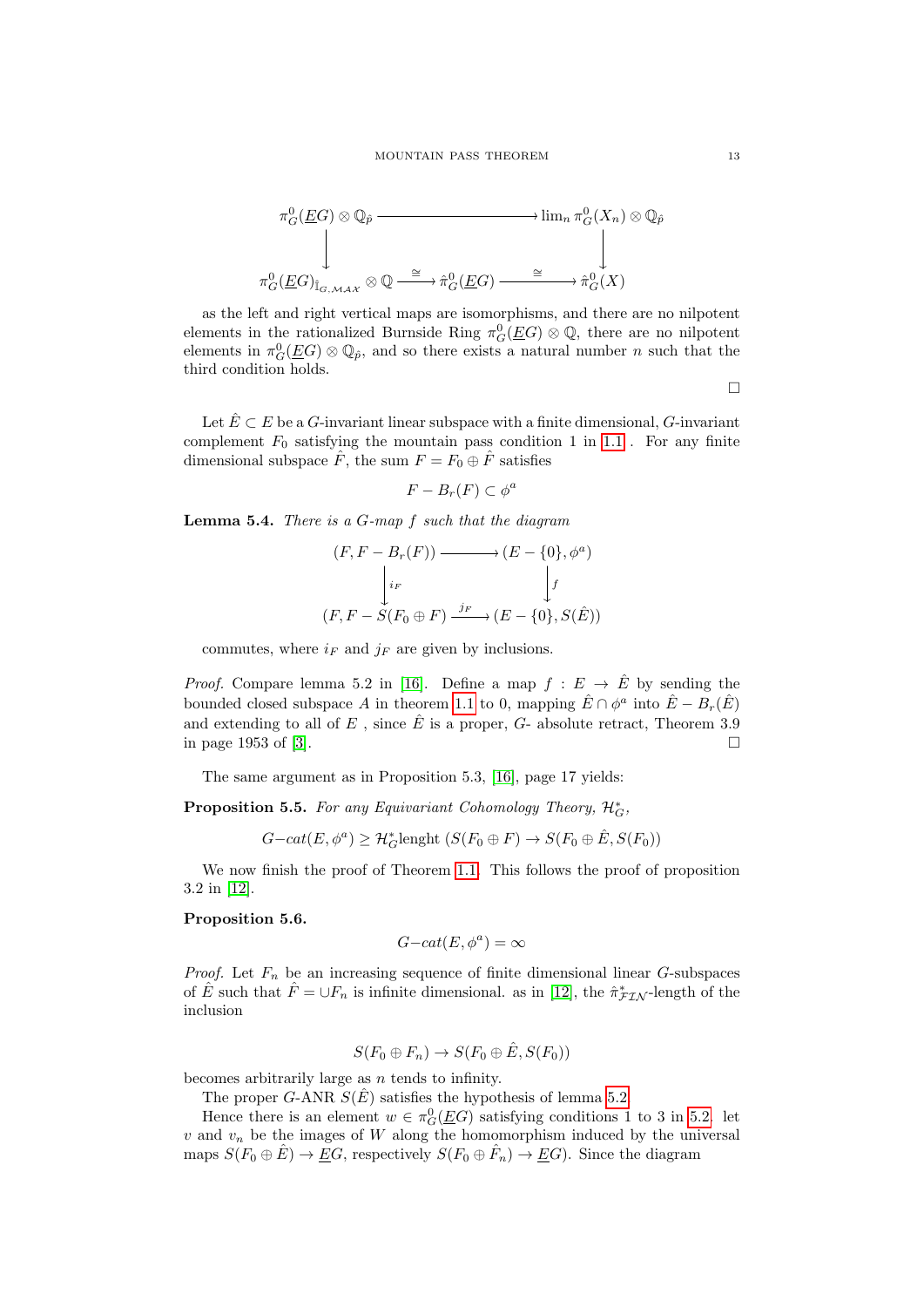

commutes up to homotopy,  $v_n \in \text{im}(j_n^*)$ , and proposition [5.2](#page-11-2) yields that for any k there is an *n* with  $\hat{\pi}_{\text{FIN}}^* -$  lenght  $j_n \geq k$ .

 $\Box$ 

### 6. Concluding remarks

Paraphrasing Willem, [\[39\]](#page-15-6), page 3 Minimax-Type Theorems usually consist of different parts:

- Deformation lemma using some pseudo-gradient vector field.
- Construction of Palais-Smale typical sequences, which converge either due to some a priori compactness condition, or which give critical points using additional a posteriori information, typically topological intersection properties, like the intermediate value theorem, the Borsuk-Ulam theorem, degree notions, etc.

In this work, the proof given by Bartsch-Clapp Puppe was adapted using a Borsuk-Ulam-Type Theorem, which may be deduced from [5.5](#page-12-0) and [5.3.](#page-11-3) The problem of classifying the groups satisfying equivariant Borsuk-Ulam-Type theorems has deserved particular attention [\[10\]](#page-14-27), [\[22\]](#page-14-28), among others.

Let  $G$  be a discrete, linear group which acts properly and linearly on finite dimensional representation spheres  $S^V$ . Define the Borsuk-Ulam function  $b_G(n)$  as the maximal natural number k such that if there exists a  $G$ -map  $S^V \to S^W$  where  $dim V > n$ , then  $dim W > k$ 

Problem 6.1. Classify all linear, discrete groups satisfying

$$
\lim_{n \to \infty} b_G(n) = \infty
$$

as in  $[10]$ ,  $[22]$ , and in this work, condition [1.2,](#page-0-0) the answer should involve restrictions for the number of primes dividing the cardinality of the isotropy groups.

Remark 6.2 (Topological Noncompact Groups of Symmetry). In the context of Hamiltonian Systems, some proper actions of non-compact Lie groups appear [\[36\]](#page-15-7). Equivariant Cohomotopy Theory has been extended in [\[7\]](#page-14-9), [\[9\]](#page-14-20) for these class of symmetries. The use of Equivariant Algebraic Topology, particularly Equivariant Cohomotopy may be useful. However, in this context, the Segal Conjecture (which was the main homotopy theoretical input of theorem [1.1,](#page-0-1) crucially in the proof of the Borsuk-Ulam-type result) is not true, as it is not even true for compact Lie groups, see [\[19\]](#page-14-29), [\[13\]](#page-14-30).

Remark 6.3 (Equivariant Degree Notions for Infinite Discrete Groups). In [\[7\]](#page-14-9), an equivariant degree notion for proper actions of discrete group is defined. This assigns to a quadruple  $(E, F, T, c)$  consisting of locally trivial  $G$ - Hilbert bundles over a proper, cocompact G-CW complex, a fibrewise Fredholm operator T and a fibrewise compact nonlinearity satisfying the property that the map  $T_x + c_x$ :  $E_x \rightarrow F_x$  defined on the fibers  $E_x, F_x$  over each point x is proper, an element in the equivariant cohomotopy  $\pi_G^*(X)$ , as introduced in definition [4.3.](#page-7-0)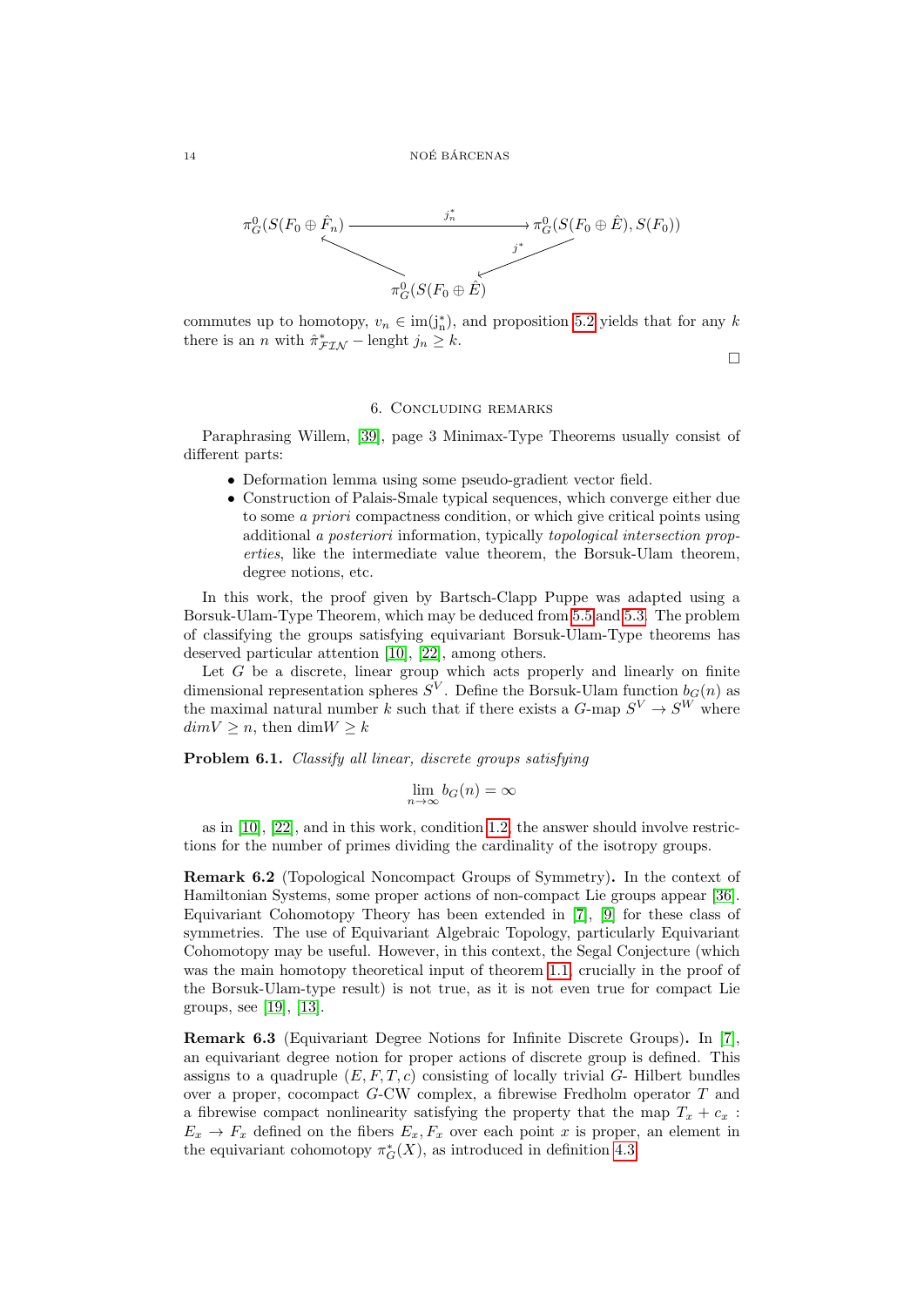#### MOUNTAIN PASS THEOREM 15

#### **REFERENCES**

- <span id="page-14-22"></span>[1] J. F. Adams, J.-P. Haeberly, S. Jackowski, and J. P. May. A generalization of the Segal conjecture. Topology, 27(1):7–21, 1988.
- <span id="page-14-0"></span>[2] A. Ambrosetti and P. H. Rabinowitz. Dual variational methods in critical point theory and applications. J. Functional Analysis, 14:349–381, 1973.
- <span id="page-14-26"></span>[3] N. Antonyan, S. A. Antonyan, and L. Rodríguez-Medina. Linearization of proper group actions. Topology Appl., 156(11):1946–1956, 2009.
- <span id="page-14-11"></span>[4] S. A. Antonyan and E. Elfving. The equivariant homotopy type of G-ANR's for proper actions of locally compact groups. In Algebraic topology—old and new, volume 85 of Banach Center Publ., pages 155–178. Polish Acad. Sci. Inst. Math., Warsaw, 2009.
- <span id="page-14-25"></span>[5] M. F. Atiyah and I. G. Macdonald. Introduction to commutative algebra. Addison-Wesley Publishing Co., Reading, Mass.-London-Don Mills, Ont., 1969.
- <span id="page-14-6"></span>[6] R. Ayala, F. F. Lasheras, and A. Quintero. The equivariant category of proper G-spaces. Rocky Mountain J. Math., 31(4):1111–1132, 2001.
- <span id="page-14-9"></span>[7] N. Bárcenas. Nonlinearity, proper actions and homotopy theory. *Ph.D Thesis*, 2010.
- <span id="page-14-21"></span>[8] N. Bárcenas. Equivariant stable homotopy theory for proper actions of discrete groups. Math. J. Okayama Univ., 56:91–115, 2014.
- <span id="page-14-20"></span>[9] N. Bárcenas Torres. Nonlinearity, proper actions and equivariant stable cohomotopy. Pure Appl. Math. Q., 9(3):387–416, 2013.
- <span id="page-14-27"></span>[10] T. Bartsch. On the existence of Borsuk-Ulam theorems. Topology, 31(3):533–543, 1992.
- <span id="page-14-3"></span>[11] T. Bartsch. Topological methods for variational problems with symmetries, volume 1560 of Lecture Notes in Mathematics. Springer-Verlag, Berlin, 1993.
- <span id="page-14-2"></span>[12] T. Bartsch, M. Clapp, and D. Puppe. A mountain pass theorem for actions of compact Lie groups. J. Reine Angew. Math., 419:55–66, 1991.
- <span id="page-14-30"></span>[13] S. Bauer. On the Segal conjecture for compact Lie groups. J. Reine Angew. Math., 400:134-145, 1989.
- <span id="page-14-13"></span>[14] M. R. Bridson and A. Haefliger. Metric spaces of non-positive curvature, volume 319 of Grundlehren der Mathematischen Wissenschaften [Fundamental Principles of Mathematical Sciences]. Springer-Verlag, Berlin, 1999.
- <span id="page-14-7"></span>[15] M. Clapp and D. Puppe. Invariants of the Lusternik-Schnirelmann type and the topology of critical sets. Trans. Amer. Math. Soc., 298(2):603–620, 1986.
- <span id="page-14-10"></span>[16] M. Clapp and D. Puppe. Critical point theory with symmetries. J. Reine Angew. Math., 418:1–29, 1991.
- <span id="page-14-16"></span>[17] J. F. Davis and W. Lück. Spaces over a category and assembly maps in isomorphism conjectures in K- and L-theory. K-Theory,  $15(3):201-252$ , 1998.
- <span id="page-14-18"></span>[18] A. Dress. A characterisation of solvable groups. *Math. Z.*, 110:213-217, 1969.
- <span id="page-14-29"></span>[19] M. Feshbach. The Segal conjecture for compact Lie groups. Topology, 26(1):1–20, 1987.
- <span id="page-14-1"></span>[20] W. Krawcewicz and W. Marzantowicz. Lusternik-Schnirelman method for functionals invari-
- <span id="page-14-17"></span>ant with respect to a finite group action. J. Differential Equations, 85(1):105–124, 1990. [21] E. Laitinen. On the Burnside ring and stable cohomotopy of a finite group. Math. Scand.,
- <span id="page-14-28"></span>[22] E. Laitinen and M. Morimoto. Finite groups with smooth one fixed point actions on spheres. Forum Math., 10(4):479–520, 1998.
- <span id="page-14-8"></span>[23] W. Lück. The segal conjecture for infinite groups. Unpublished.

44(1):37–72, 1979.

- <span id="page-14-14"></span>[24] W. Lück. Transformation groups and algebraic K-theory, volume 1408 of Lecture Notes in Mathematics. Springer-Verlag, Berlin, 1989. Mathematica Gottingensis.
- <span id="page-14-19"></span>W. Lück. The Burnside ring and equivariant stable cohomotopy for infinite groups. Pure Appl. Math. Q., 1(3, part 2):479–541, 2005.
- <span id="page-14-15"></span>[26] W. Lück. Equivariant cohomological Chern characters. Internat. J. Algebra Comput., 15(5-6):1025–1052, 2005.
- <span id="page-14-12"></span>[27] W. Lück. Survey on classifying spaces for families of subgroups. In *Infinite groups: geometric*,  $combinatorial and dynamical aspects, volume 248 of *Program. Math.*, pages 269–322. Birkhäuser,$ Basel, 2005.
- <span id="page-14-23"></span>[28] W. Lück and B. Oliver. Chern characters for the equivariant K-theory of proper G-CWcomplexes. In Cohomological methods in homotopy theory (Bellaterra, 1998), volume 196 of Progr. Math., pages 217–247. Birkhäuser, Basel, 2001.
- <span id="page-14-24"></span>[29] W. Lück and B. Oliver. The completion theorem in K-theory for proper actions of a discrete group. Topology, 40(3):585–616, 2001.
- <span id="page-14-4"></span>[30] W. Lück and R. Stamm. Computations of K- and L-theory of cocompact planar groups. K-Theory, 21(3):249–292, 2000.
- <span id="page-14-5"></span>[31] R. C. Lyndon and P. E. Schupp. Combinatorial group theory. Classics in Mathematics. Springer-Verlag, Berlin, 2001. Reprint of the 1977 edition.